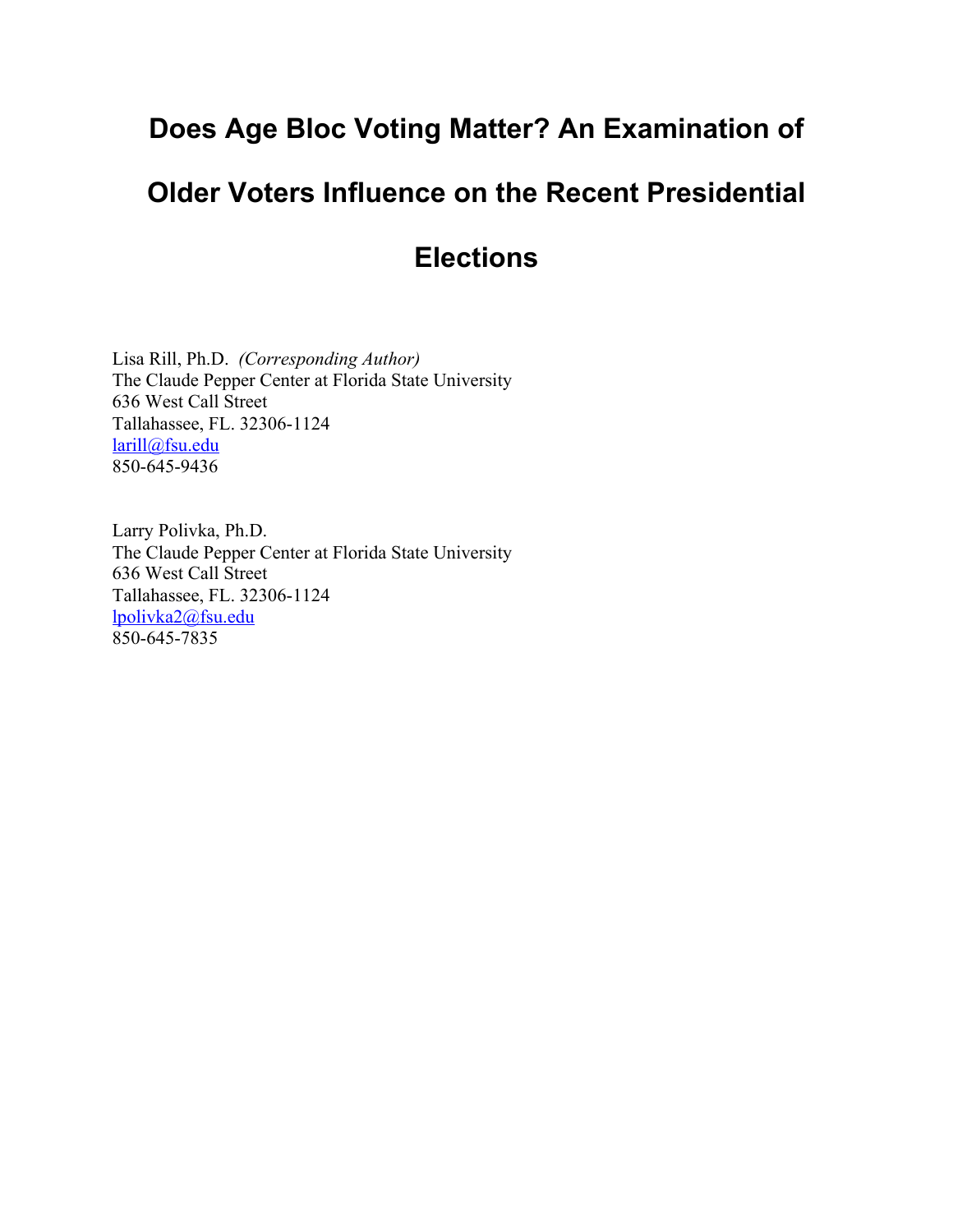# **Acknowledgements**

The authors acknowledge Mary Meyn of Edison Research for her assistance in making the 2012 and 2016 national exit poll data available for analysis.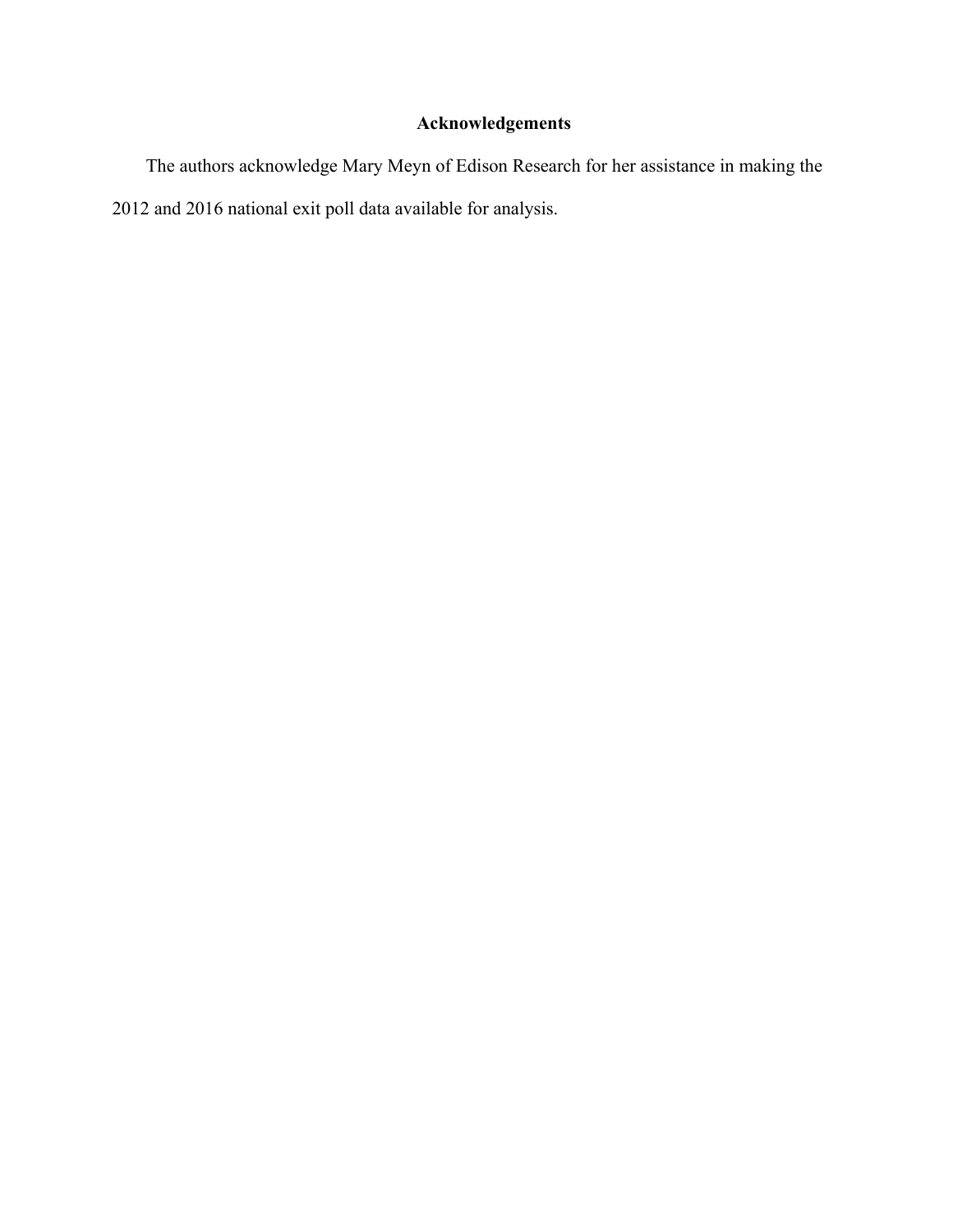## **Abstract**

In the 2008 presidential election, the majority of older persons failed to vote for the winner, which was only the second time in the past ten presidential elections. This trend continued in 2012, but not in the 2016 election. In Robert Binstock's studies of the 2008 presidential election and the 2010 midterm election, he examined age-group voting behaviors and possible electoral factors that might influence an individual's vote. He concluded that although age may have an effect on voting behavior, race was a much stronger predictor of voting choices and that regional data suggest a racial period effect among older White voters in the South.

This article is an extension of Binstock's past studies. It begins with a discussion regarding partisan leanings as a possible factor for why the older voters had a preference for the Republican candidates. The next section presents the views regarding health care issues by the different age-groups and whether there is evidence for age bloc voting in support of old-age retirement programs in the 2012 and 2016 elections. We then compare the results from the elections, focusing on age-groups and race/ethnicity. Finally we discuss the findings of voting behaviors by region. The findings are comparable to Binstock's studies and illustrates that race/ethnicity and region tend to be stronger predictors of voting choices than age-groups.

*Key Words:* Age bloc voting, Voting behavior, Elections, Politics of aging, Political exceptionalism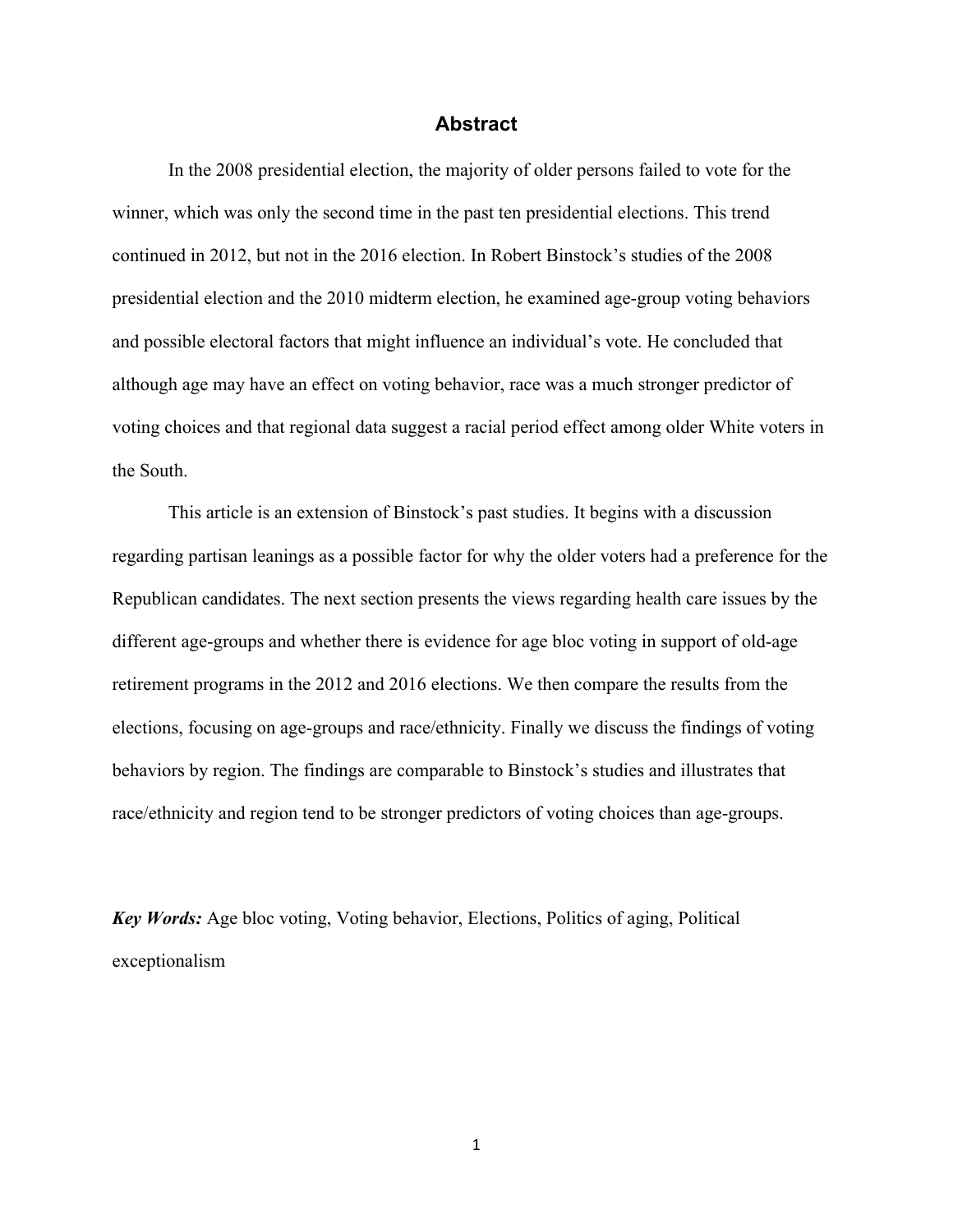The baby boom generation began turning 65 in January 2011, and since then around 10,000 people a day enter the 65+ age-group (Pruchno, 2012; Stone and Barbarotta, 2011). For the first time in history, more than half of the United States voting age population is over 45 years old. Because of this, it is undoubtedly a good time to analyze the voting behaviors of the rapidly aging population to see if age is an important factor.

Campbell (2003) has observed that, although older adults are not uniquely supportive of retirement benefits, such as Social Security, they are distinctive when it comes to participatory behavior in response to any perceived threat to these benefits. Campbell (2003) provides evidence of older voter distinctiveness in behavior when Social Security was threatened with cuts in the 1980's, in which they came forcefully to its defense. Rhodebeck (1993) also found some evidence of distinctive voting behavior among older adults – that they are more likely than younger adults to take retirement benefits into account in their congressional and presidential vote decisions.

Binstock (2011) suggests that historically the idea of old-age bloc voting is largely inaccurate. However, similar to Campbell and Rhodebeck, he found that when there were alleged threats to other essential old-age benefits, the Medicare program, older voters would respond in a distinctively defensive manner (Binstock, 2011). In the absence, however, of a perceived threat to old age benefits, the fact that the baby boomer generation is a very large and heterogeneous group with differing political views, makes it difficult to predict the voting behaviors and influence of this group.

This article begins with a discussion regarding partisan leanings as a possible factor for why the older voters had a preference for the Republican candidates. The next section presents the views regarding health care issues by the different age-groups and whether there is evidence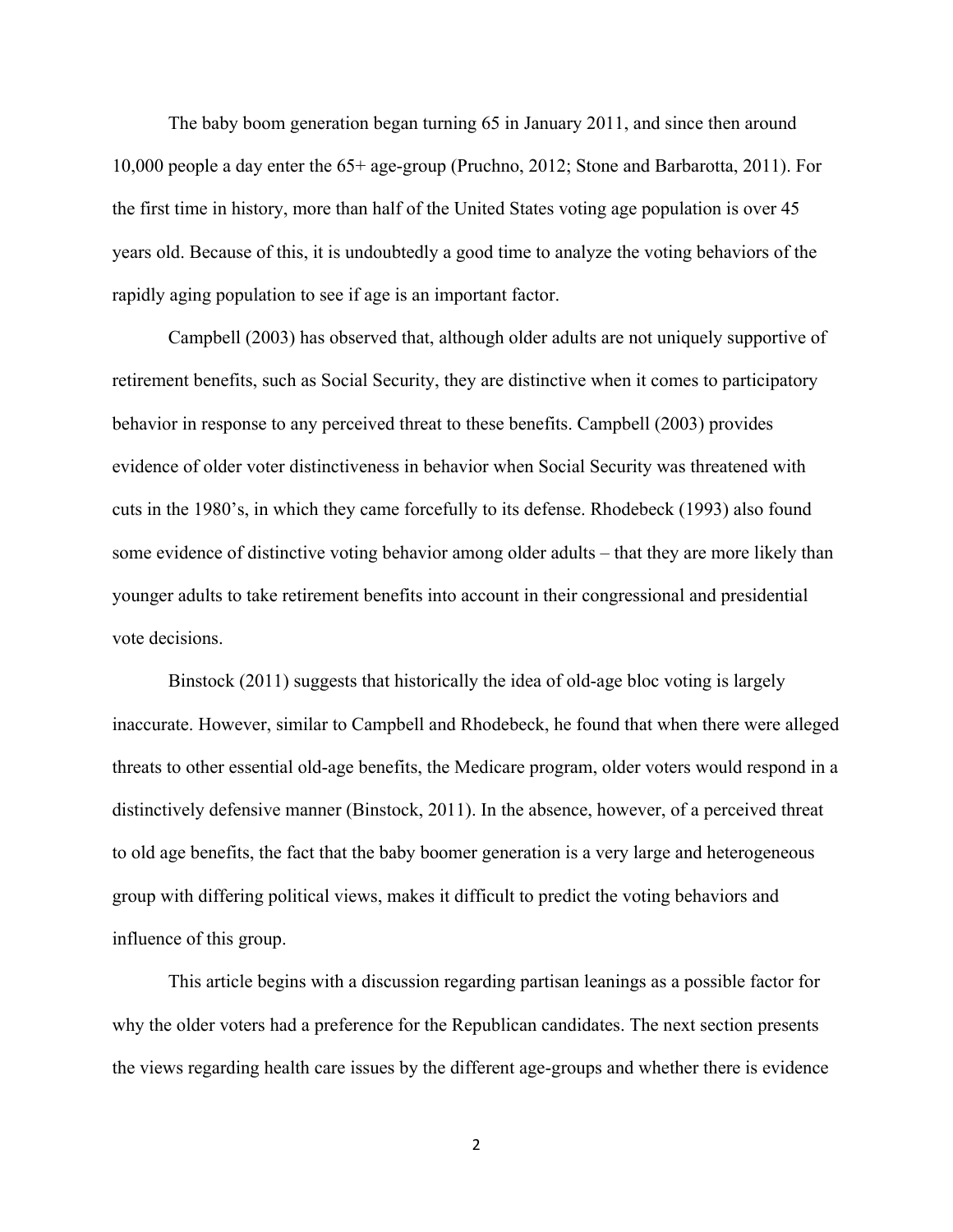for age bloc voting in support of old-age retirement programs for the 2012 and 2016 elections. We then compare the results from the elections, focusing on age-groups and race/ethnicity. Finally we discuss the findings of voting behaviors by region.

### **Data & Methods**

Edison Research is the exclusive provider of the National Election Exit Polls to the major US television news networks and the Associated Press. It was formed in 2003 in order to provide information on election night about the vote count, election analysis, and election projections. The voter surveys provide political, demographic, and geographic information detailing voters and whom they chose for President, Senator, and Governor, as well as the results for newsworthy state ballot issues.

Data for this analysis was acquired from the 2012 and 2016 National Election Day Exit Poll, conducted by Edison Research, and from other media publications. Data from both elections were aggregated by Edison Research and presented in crosstab format. Specifically, the data included the percent of who voted for the Republican and Democrat candidates broken down by age-groups (18-29, 30-44, 45-59, 60-64, 65+), four regions (East, Midwest, South and West), and Race/Ethnicity (White, Black, Hispanic). Data was also gathered on specific questions from the Exit Poll that addressed healthcare issues. Overall, the data from each election (2008-2016) were compared to each other to show voting trends among age-groups.

#### **Votes for U.S. President by Age-Groups: Partisan Leanings**

Binstock (2009) suggests that the partisan leanings of people in their late 60s during the 2008 election were "definitely a factor in explaining the preference of a majority of current older voters for Republican presidential candidates" (p. 698). He explains that the political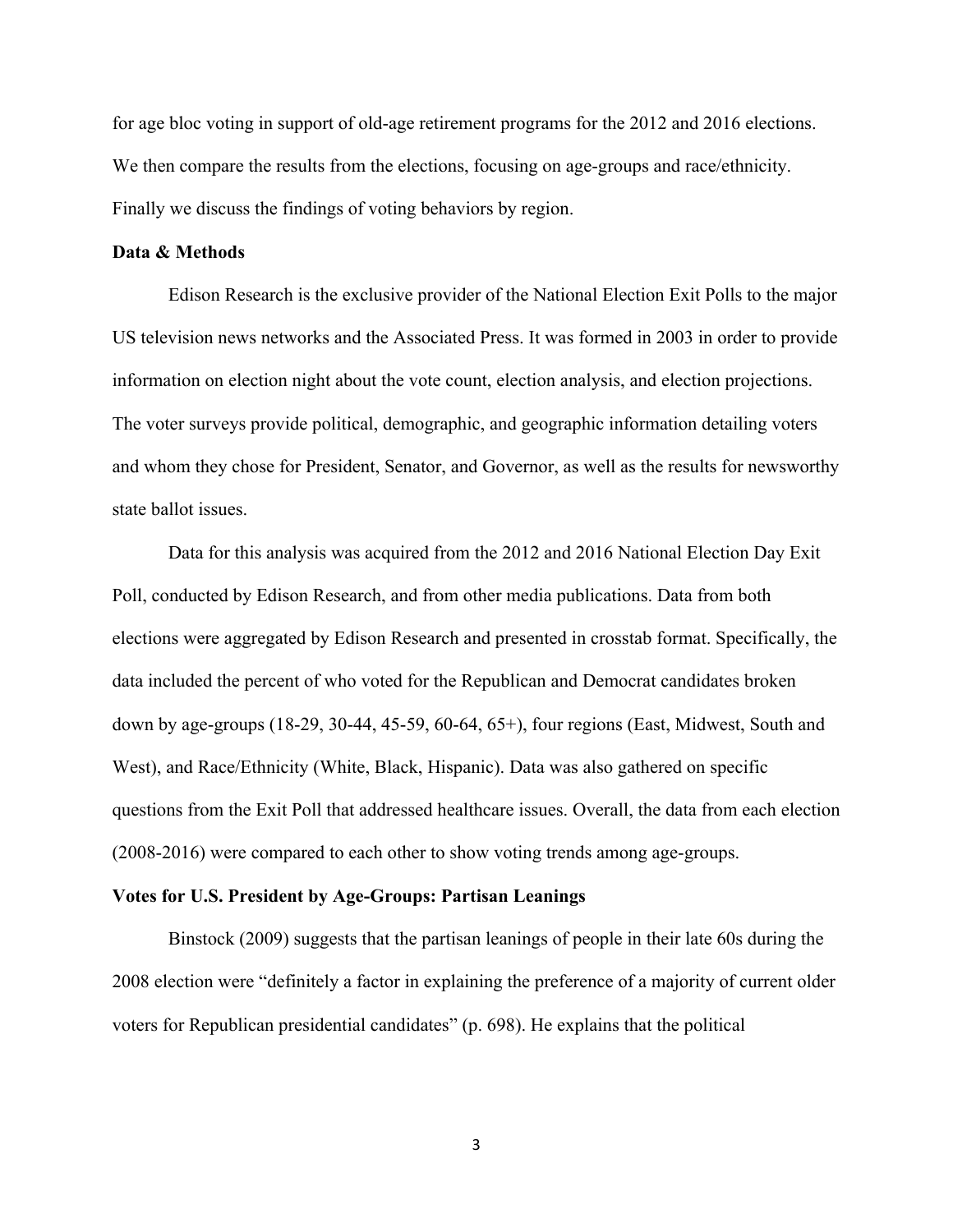socialization of this cohort occurred during the eight years of Eisenhower's presidency – the first Republican president in 20 years – and therefore, was more attracted to the Republican Party.

The oldest of the baby boomers, however, came of age during the Kennedy/Johnson era and tend to vote in favor of the Democrats. For instance, the oldest boomers came of age during a period of tumultuous social change, including the Civil Rights and anti-war movements, the sexual and drug revolutions, and the feminist and gay movements (Pruchno, 2012). The youngest boomers, on the other hand, reached the age of majority during the more conservative Reagan years. These younger boomers could have more conservative views than the older boomers, leading to a stronger affinity for Republican candidates.

Support for the Republican presidential candidate among older voters was evident in the 2004 election, which was a notable change from the 2000 election where the majority of the 60 and over age-group voted for the Democrat, Al Gore. Binstock examined the data from the 2008 national Election Day exit poll and found that voters aged 60 years and older cast 51 percent of their vote for McCain and 47 percent for Obama (Binstock, 2009). He raised voters' partisan leanings as one of the possible explanations for why McCain received distinctive majorities from older voter cohorts.

In the 2012 presidential election, Obama defeated Romney by a margin of 51% -48% among all voters (NBC News, 2012). However, 50 percent of the people age 60-64 and 56 percent of those aged 65 and over voted for Romney (Exit poll, 2012). The older voters were not the only ones to give a majority vote to Romney, as voters' ages 45-59 gave the Republican 52 percent of their votes. The younger age-groups, however, favored Obama with 52 percent of the votes from the 30-44 age-group and 60 percent from the 18-29 age-group. It is unlikely, however, that the boomers had much of an effect on the percent of votes for those 65 and older in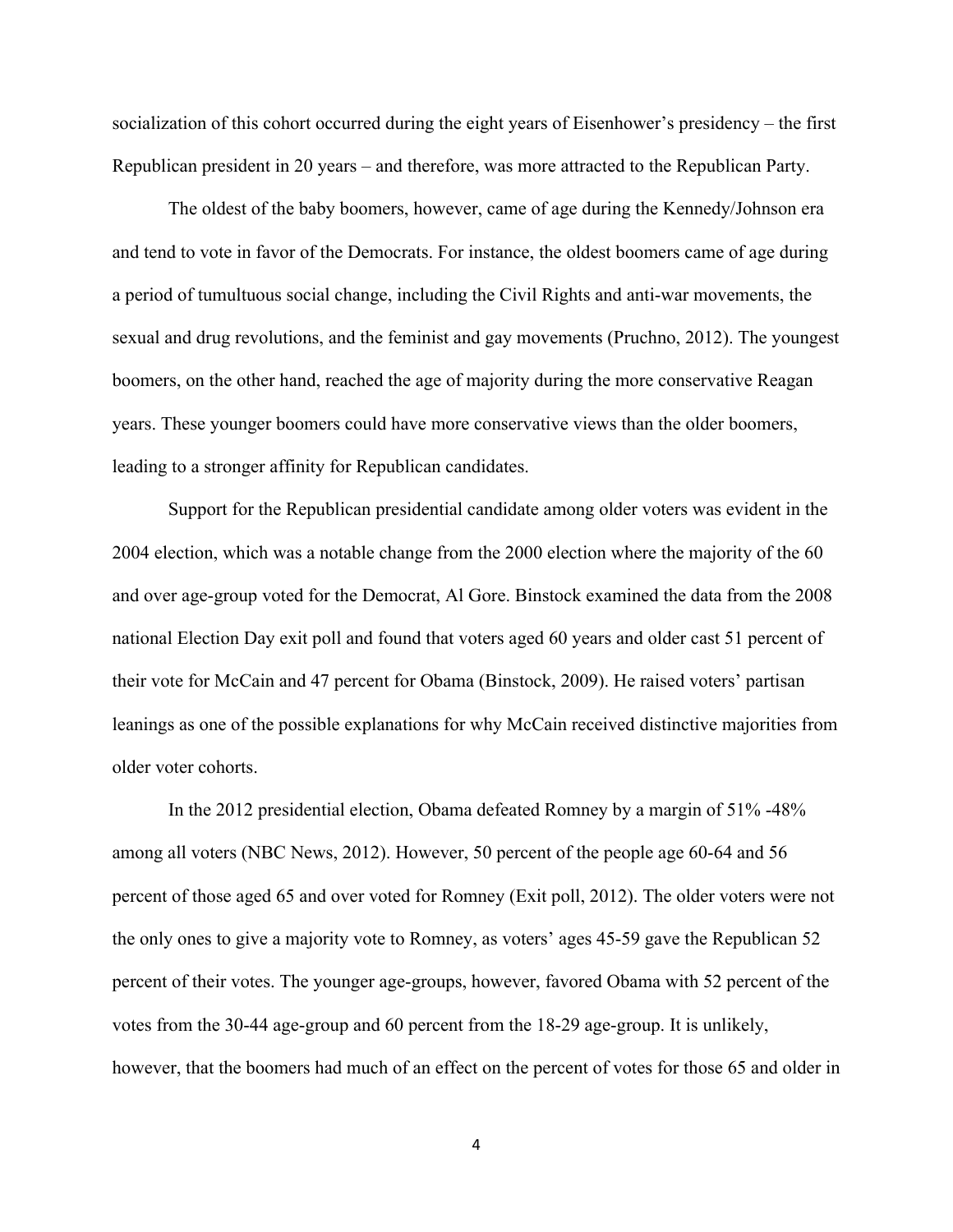the 2012 election because they were just beginning to enter this age-group. Although the boomers were part of a larger share of the older voting group in the 2012 election, they were in all likelihood, substantially outnumbered by older voters, who supported Romney.

If Binstock's (2009) argument of partisan leanings is accurate, then the results of the 2016 election would show a decrease in the majority vote for the Republicans as more boomers enter the 65+ age-group, which is precisely what happened. In the 2016 election, 52 percent of the 65+ age-group voted for Trump. This is a 4 percent decrease from the 2012 election when 56 percent voted for the Republican candidate. The voters aged 60-64 were tied at 48 percent for both candidates. The 45-59 age-group continued to favor the republican candidate (53%). The younger age-groups supported the democratic candidate, Clinton (51% of the 30-44 age-group and 55% of the 18-29 age-group. This pattern is consistent with the voting patterns in the 2012 election. Figure 1 shows the percent voting for Republican candidates, by age-groups, for the 2012 and 2016 elections (for a graph of the previous 10 presidential elections see Figure 3 in Binstock 2011). Overall, the trend since the 2004 election is for the 65+ age-group to favor the Republican presidential candidate.

### **Age-Groups and Views about Health Care**

In the concluding remarks from Binsock's (2009) study of the 2008 election, he mentions that some (e.g., Thurow, 1996) have argued that the boomers would become more politically cohesive in support of old-age retirement programs. In his analysis of the 2010 elections, Binstock suggests there is little reason to expect such a diverse birth cohort to suddenly become homogeneous in self-interests and political behaviors, even with respect to old-age benefits; several other interests may be more important to older voters. To test this hypothesis he examined whether alleged threats to the Medicare program had an effect on older age-group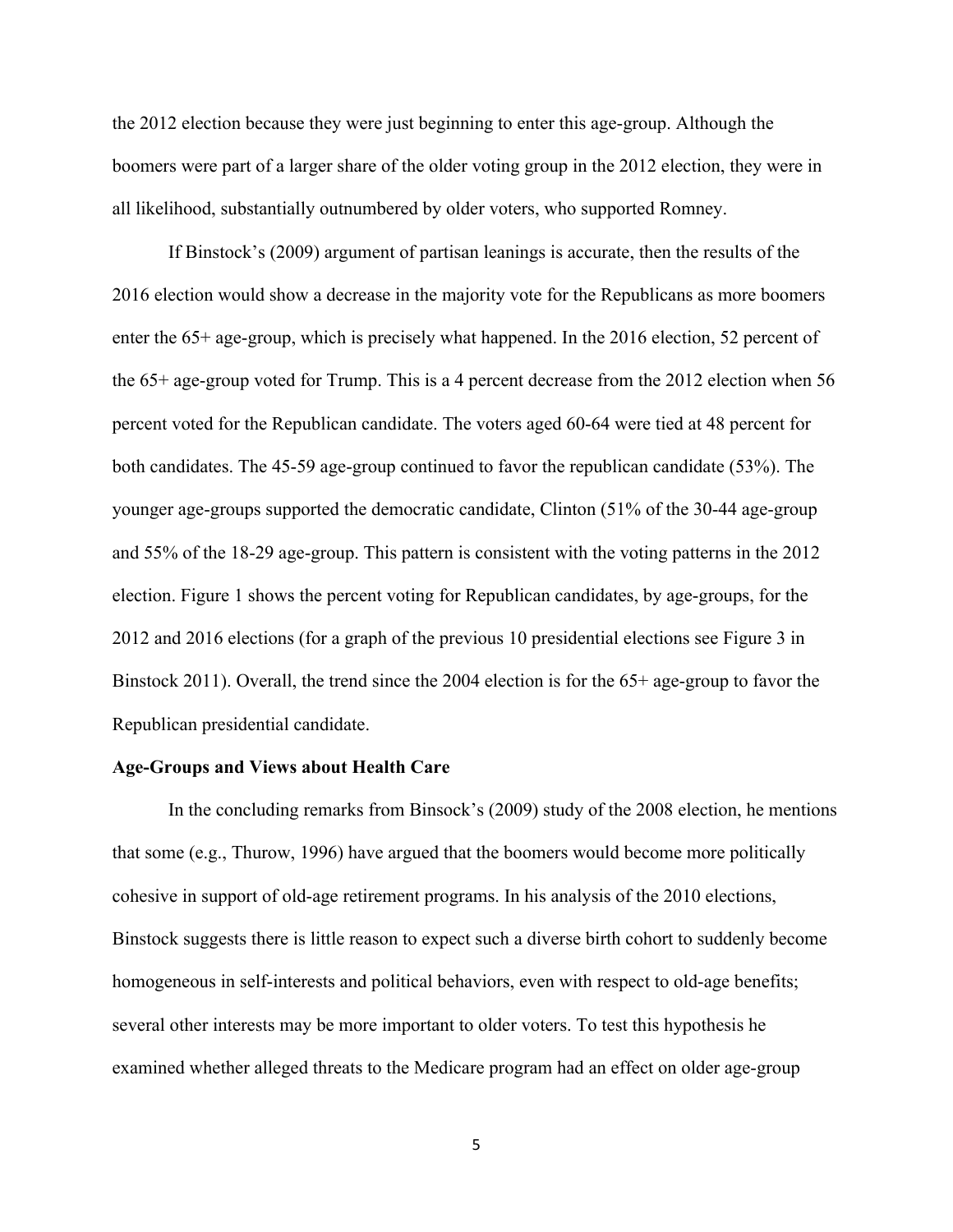voting patterns (Binstock, 2011). He found that for the first time in four decades, there was evidence of some bloc voting among older voters.

In the 2010 midterm elections, when Republican candidates tried to link possible threats to the Medicare program to Democratic policy initiatives, mainly the Affordable Care Act, 59 percent of the 65 and older age-group voted for Republican candidates (Binstock, 2011). The one question from the Election Day exit poll that had some relevance to the Medicare threat issue was, "What should Congress do with the new health care law? Expand it? Leave it as it is? Repeal it?" (Binstock, 2011, p. 412). The 65 and older age-group were most (55%) in favor of repealing the law.

The same question was on the 2012 exit poll. The data shows that 51 percent of voters aged 65 and older were in favor of repealing the health care law. This is 4 percent less than the 55 percent of votes from the same age-group in the 2010 midterm congressional election who supported repealing the law. In addition, in the 2012 election voters aged 45-59 were the agegroup most in favor of repeal (56%), which is different from the 2010 midterm congressional election where the 65 and over age-group had the highest percent supporting repeal.

In line with Binstock's (2009) suggestion to focus on partisan leanings, these findings reflect differences in views by cohort. Voters in the 65 and older age group and the younger boomers (45-59 age-group) both supported repeal of the health care law. As mentioned earlier, these two groups reached the age of majority during periods when Republicans controlled the White House. On the other hand, the 60-64 age-group, which consists of the older boomers, supported expanding the health care law. This group reached majority under a Democratic president.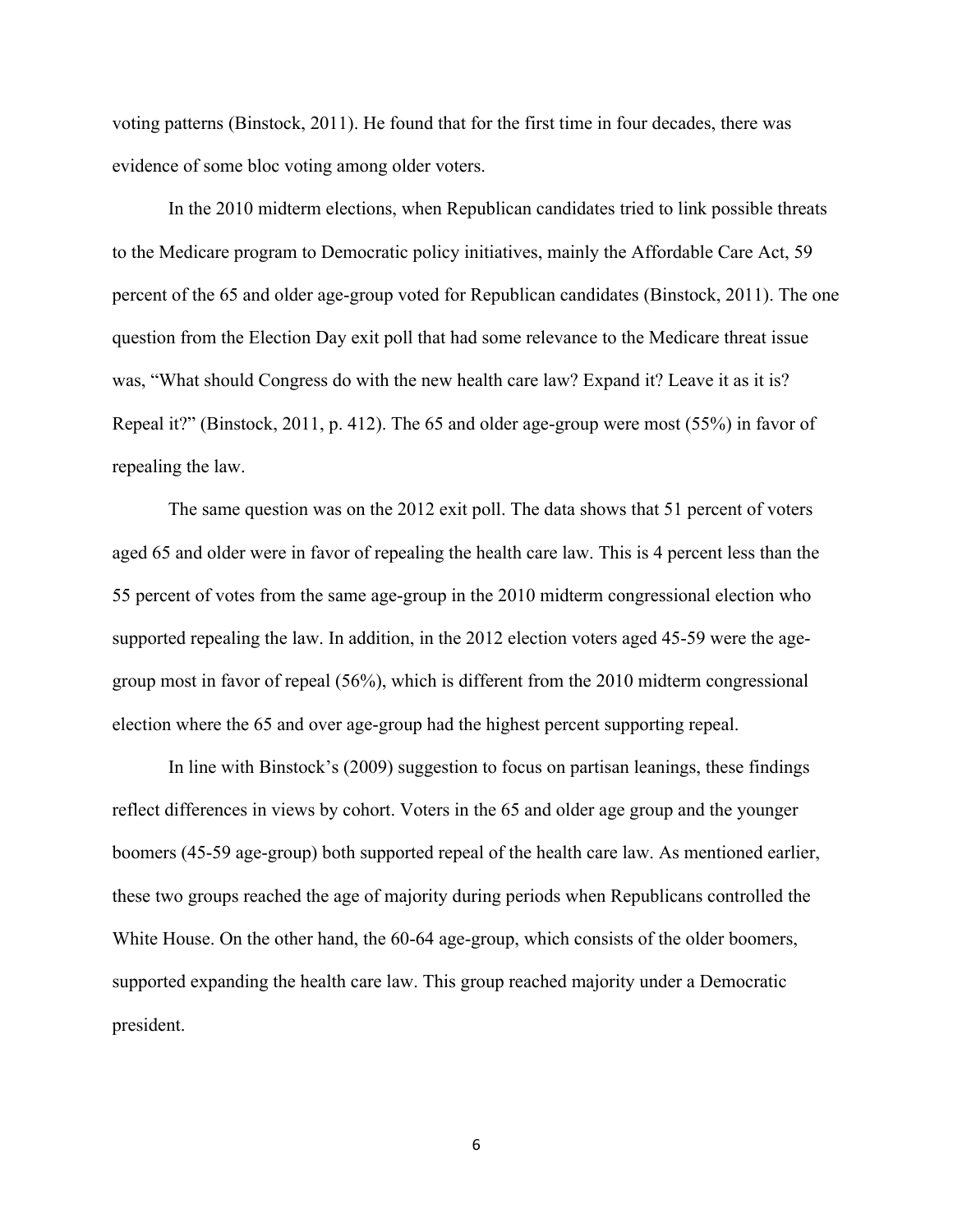Another health care question in the 2012 exit poll data asked, "Who would better handle Medicare? Obama or Romney?" The data reveals a pattern similar to the results from the health care law question. The majority (52%) of the 65 and older age-group believed that Romney would handle Medicare better, compared to only 44 percent of the 60-64 age-group. Likewise, there was a slightly higher percent of people in the 45-59 age-group who felt that Romney would handle Medicare better; however, it was only a one percent difference. The response regarding Medicare from the 45-59 age-group is not a strong indicator that cohort effects are a factor. Yet, taken together with the data on the other health care questions, the argument becomes a bit more robust.

An additional question from the 2010 midterm and 2012 election asked, "Which one of these four issues is the most important issue facing the country? Foreign Policy? Federal Budget Deficit? The economy? Health Care?" Although health care was rated second in both elections, this issue was not addressed in the 2016 poll questions. The four issues mentioned were, foreign policy, immigration, economy, and terrorism. The economy was the top issue for all age groups (52%), followed by terrorism (18%), foreign policy (13%), and immigration (12%).

The one question related to health care in the 2016 poll asked, "Do you think the 2010 federal health care law, also known as Obamacare, did not go far enough, went about right, or went too far?" The percentages for all age-groups were highest in the response "went too far" (47% aged 65 and older, 49% aged 60-64, 51% aged 45-59, 48% aged 30-44, and 37% aged 18- 29) (Figure 2).

Overall, Binstock suggests that age is not the strongest predictor of the voting behaviors; however, the 65 and older age-group from the 2010 midterm congressional election were "affected by their perception that President Obama's health care reform legislation would have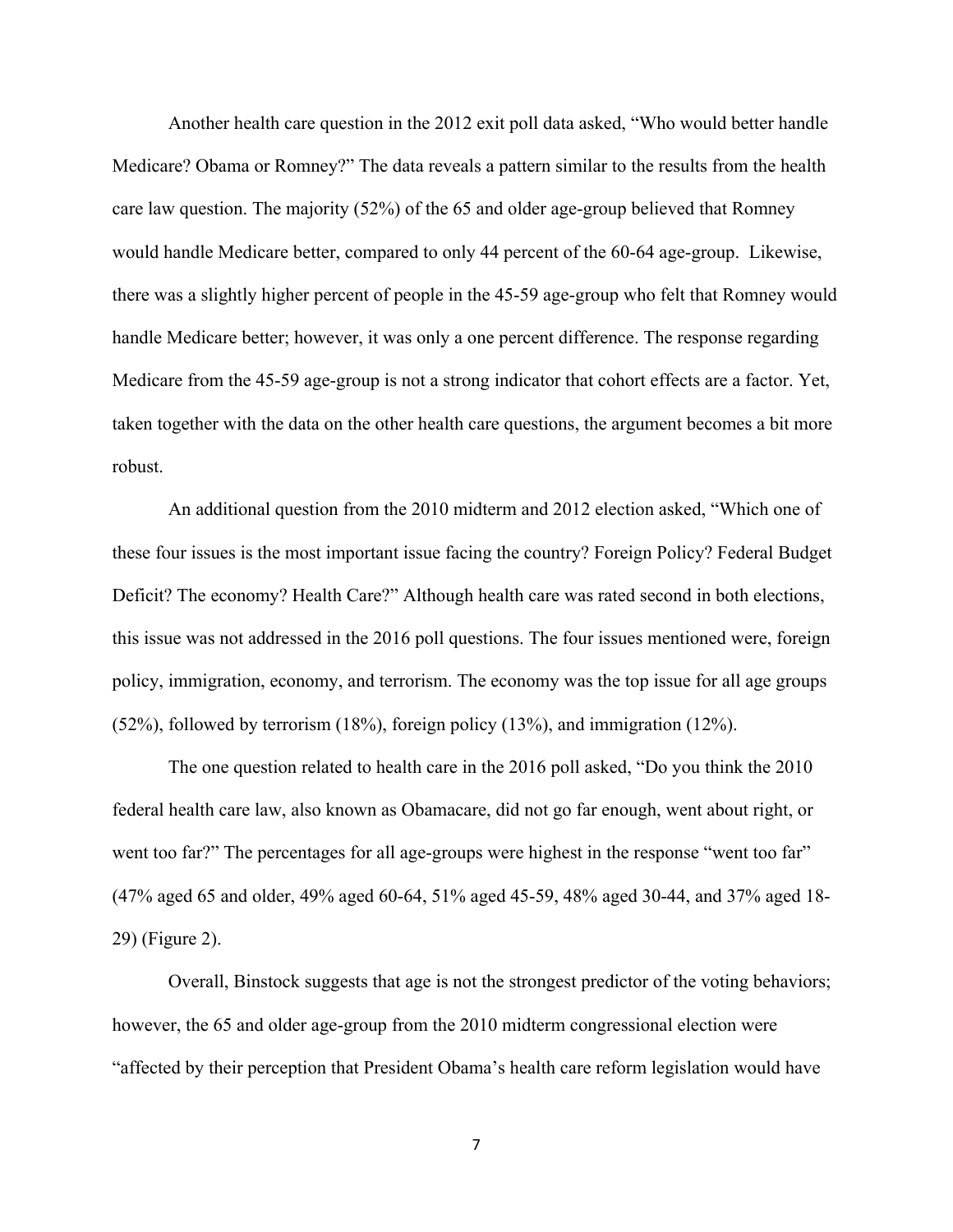negative consequences for health care paid for through the Medicare program" (Binstock, 2011, p. 415). Therefore, the older voters had the chance influence the outcome of the 2012 and 2016 elections to a greater extent than they have historically. When compared to the 2010 midterm election, the data from the 2012 election does not support strong evidence for age bloc voting regarding health care issues, such as Medicare and the Affordable Care Act,. It was even less apparent in the 2016 election because concerns for health care were not part of the top four important issues facing the country, nor was there much discourse in general about threats to retirement benefits during the debates leading up to the election. Therefore, without the threat to retirement programs, age block voting is likely not as important when compared to other variables, such as race/ethnicity and region.

#### **Votes for U.S. President by Age-Groups and Race/Ethnicity**

Binstock (2009) also examined race in the 2008 and 2010 elections. Due to the birth cohort and period effects from an era when overt racial discrimination was stronger than in succeeding eras, it was expected that "the contrasting racial identities of the two candidates might influence the voters" (p. 700). Although 80 percent of voters in the 2008 exit poll stated that race was not a factor in their choice, when looking at the breakdown of votes by age and race, McCain received the majority of the White votes, as had Republican candidates in most presidential elections since 1976. However, based on the data from the 2008 election, Binstock could not conclude that race was an important factor in older persons' voting choices. He did briefly mention that there might be a racial period effect when looking at regional figures.

In his study of the 2010 midterm congressional election, Binstock (2011) found that only examining the voters by age-groups, "hides even greater variations in the voting patterns of racial and ethnic groups" (p. 414). Similar to the 2008 election, there were substantial differences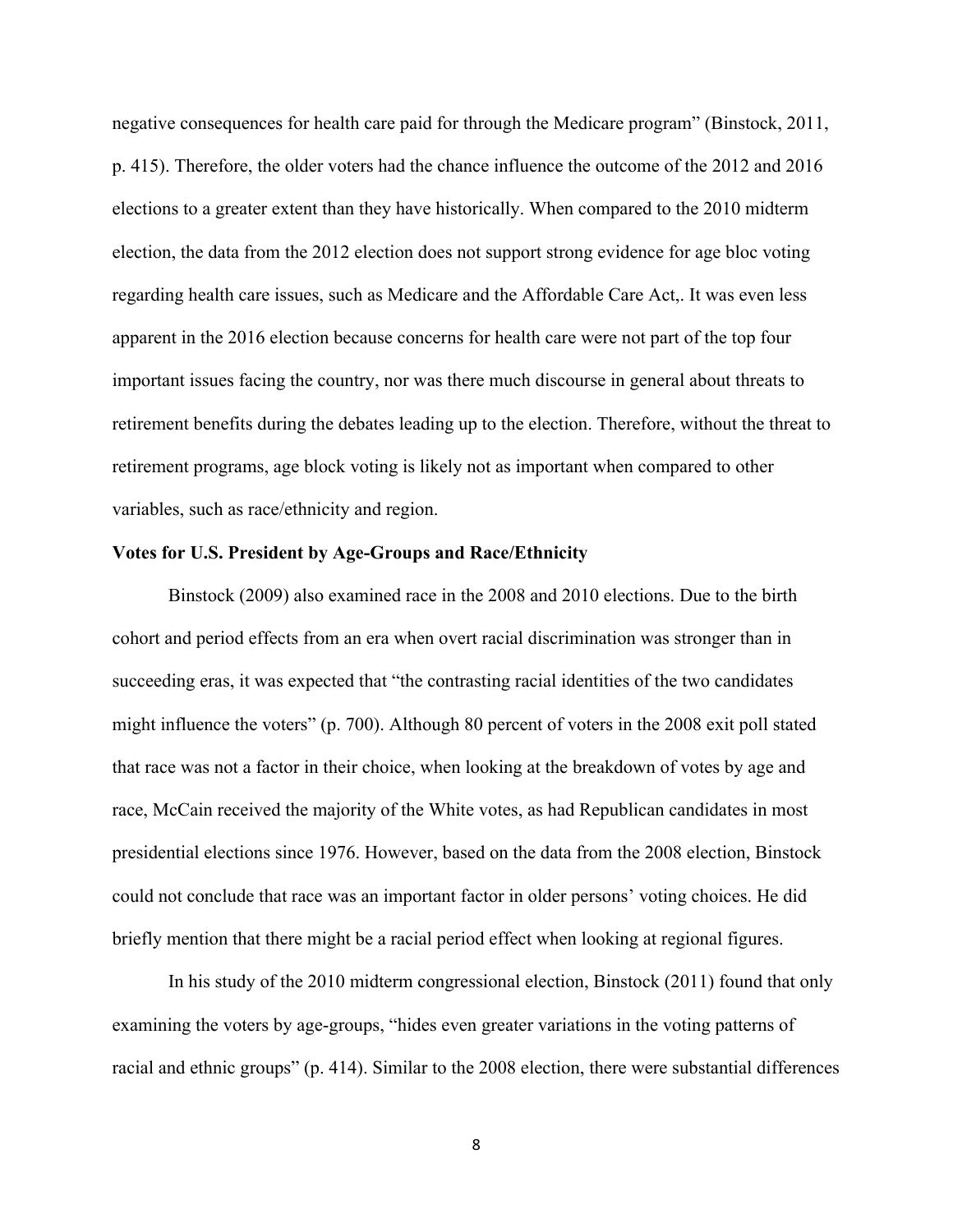between the White, Hispanic, and Black votes in the 2010 midterm election. The majority of Whites voted for Republican congressional candidates, while most of the Blacks and Hispanics voted for Democrats.

When examining the voting patterns of racial and ethnic groups in the 2012 election, the findings are comparable to the previous elections, as substantial differences appear among Whites, Blacks, and Hispanics. In the 2008 election, McCain received the majority (55%) of the White votes, compared to only 31 percent from Hispanic and 4 percent from Blacks (Binstock 2009). In the 2012 election, Romney received an even greater majority (59%) of the White votes, compared to just 27 percent from Hispanics and 6 percent from Blacks.

The voting patterns of racial/ethnic groups in the 2016 election continued with the same trends of the previous elections, with large differences between White and minority votes. Trump received the majority of the White votes (57%), compared to only 8 percent from Blacks, and 28 percent from Hispanics (Figure 3).

Broken down by race and age-groups, the results show that there is not much change between the 2008 and 2012 elections, except with the 18-29 age-group. In the 2008 election, the majority (54%) of the White 18-29 age-group favored Obama (Binstock 2009). However, in the 2012 election this same age-group favored Romney with 51 percent of their votes. There was a slight increase in the Whites and Blacks support for Romney in all age-groups (apart from the Blacks age 65+, which stayed the same). For the Hispanics, the oldest and the youngest agegroups had a small increase in their support for the republican candidate in the 2012 election, and the two middle aged groups decreased their support.

In the 2016 election, the results show that there is not much change from the past two elections, with the exception of the Hispanics in the 65+ age-group. The older Hispanics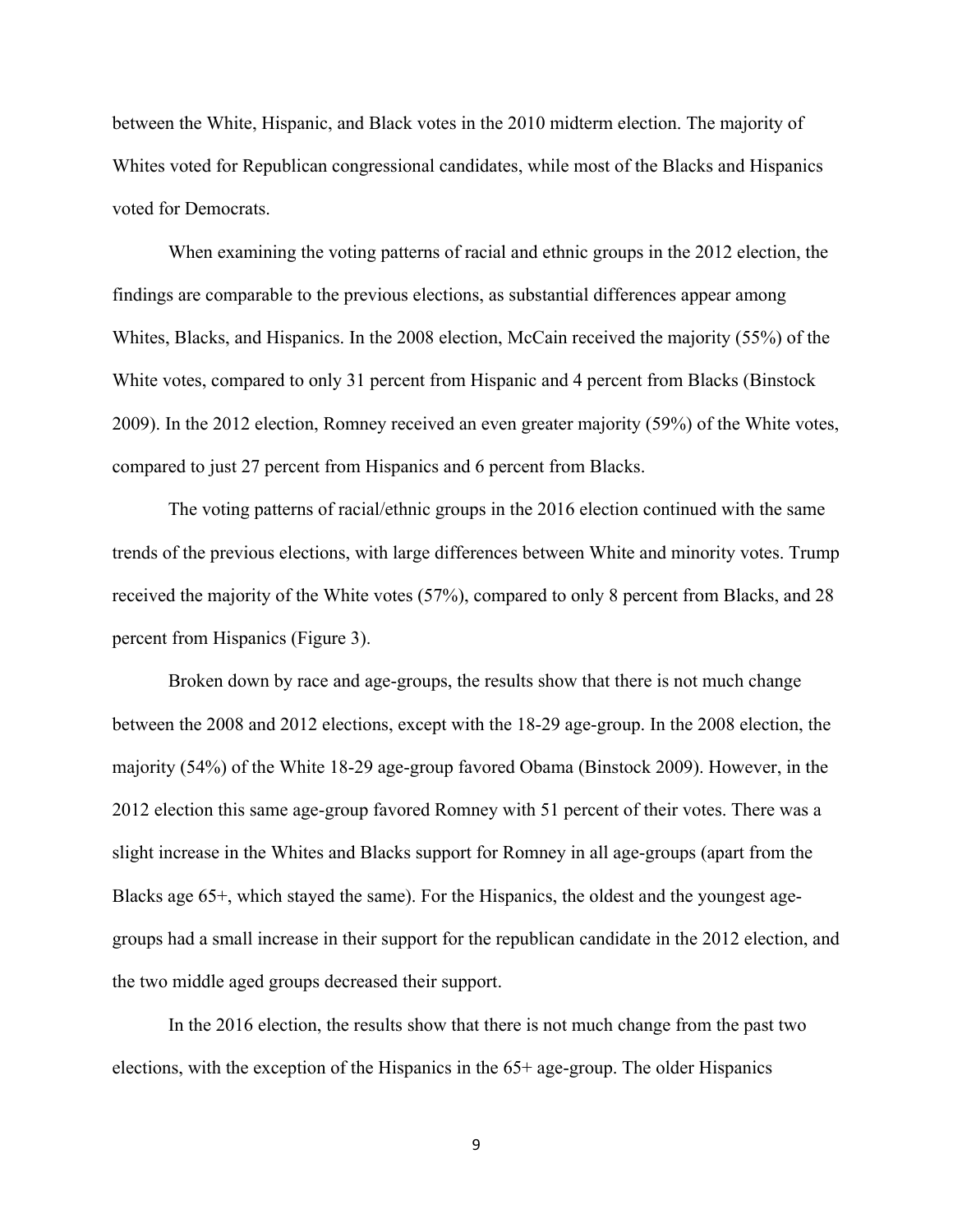decreased their support for the republican candidate from 35 percent in 2012 to 25 percent, and increased their support for the democrats from 65 percent to 73 percent (Figure 4).

Overall, race, rather than age, is a much stronger predictor of voting choices. As Binstock (2009) pointed out, "regional figures suggest the possibility of a racial period effect among older White voters in the South" (p. 700). The final section of this report discusses the findings of voting behaviors by region from the 2012 and 2016 elections.

# **Age-Groups and Race/Ethnicity by Region**

 The political history of the White South has been the focus of much debate over the past several decades. There are a variety of perspectives discussed in the literature regarding the partisan realignment in this region, which changed from being mostly Democratic in the pre-civil rights period, to being a majority Republican region over the last several years. To what extent does this shift since the 1960s make the south as politically exceptional compared to the rest of the country as it has been historically?

Southern exceptionalism has been defined as a unique social environment that is the "result of some underlying cultural framework, nurtured by the geographic setting, history, and socioeconomic relations" (Aistrup, 2010, p. 909), which generates different patterns of behavior among southerners when compared to other regions. Some studies argue that the South is no longer unique (Aistrup, 2010; Shafer and Johnston, 2006), while other studies suggest that the political attitudes of the South remain distinctive (Hayes and McKee, 2008; Lewis-Beck, Jacoby, Norpoth, and Weisberg, 2008; Osborne, Sears, and Valentino, 2010). In this section, we use the regional results from the 2012 and 2016 elections to interrogate the argument that the South continues to be politically exceptional.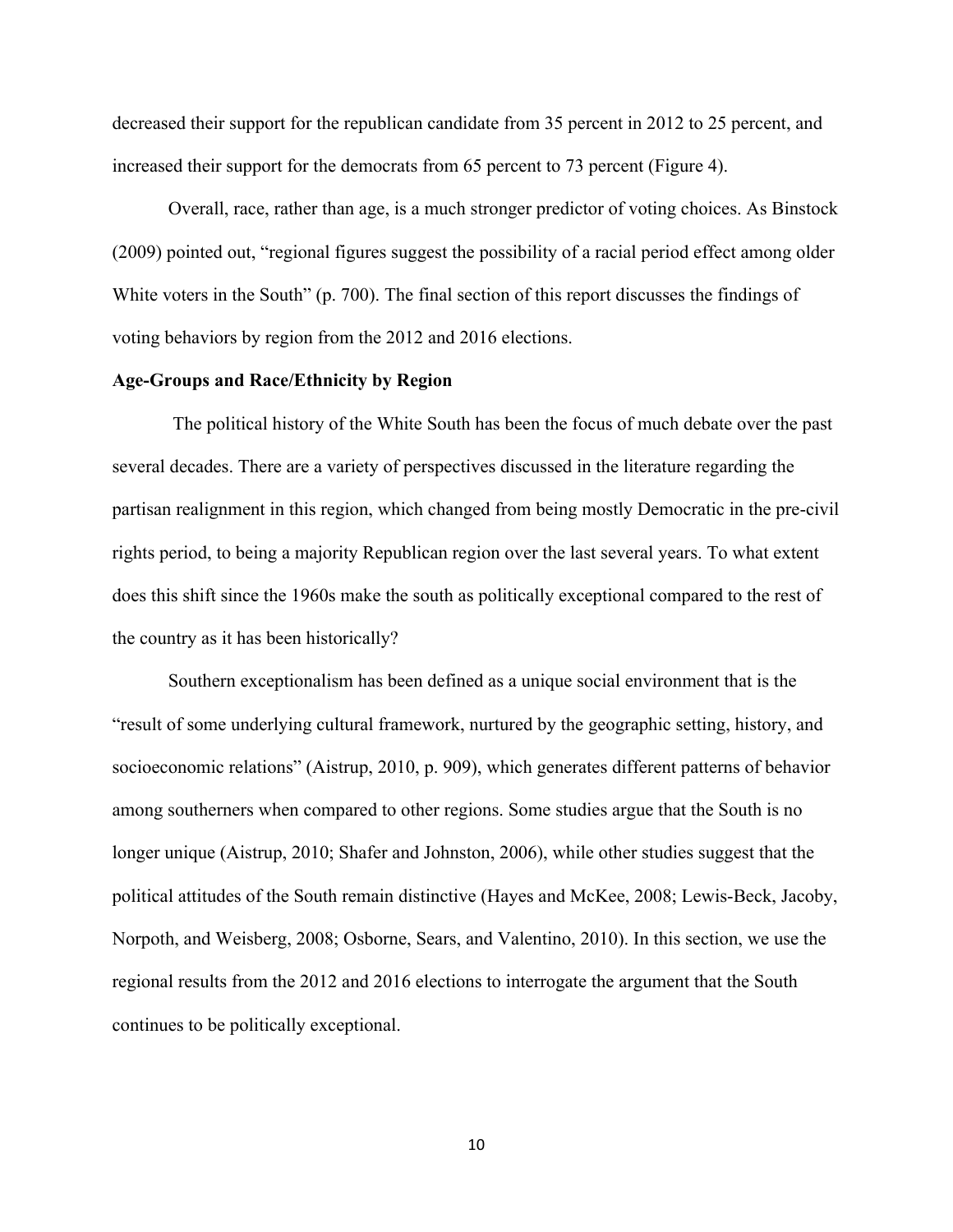Two general factors seem to cause political realignments; change among party elites, and shifting attitudes of the mass public (Valentino and Sears, 2005). In this case, the party elites changed their views on racial and other social issues. More specifically, "Democratic elites began to move to more liberal positions on noneconomic issues such as national defense or abortion in the 1970s, and the Reagan era heightened the distinctive economic conservatism of the Republican Party" (Valentino and Sears, 2005, p. 673).

In the early 1950s, the Democratic Party dominated over three-quarters of the Southern electorate; however, by 2002, it had declined to a meager twenty-six percent (Osborne et al., 2010). Osborne and colleagues (2010) suggest that political realignment occurred because, "White southerners have long been more conservative than Whites elsewhere in the nation, and they finally came to see that the Republican Party better represents their distinctive preferences…[and] partisanship has become aligned in a more consistent fashion with underlying ideological preferences" (p. 84-85).

Partisanship is substantially a function of socialization, specifically the transmission of party identification from parent to child (Hayes and McKee, 2008; Valentino and Sears, 2005). Over the last three decades, the number of southern White voters who identify with the Republican Party has increased dramatically and a generation of southern Republican parents is now transferring their support of the Republican Party to the next generation of voters. This generational exchange, along with the decline of older southern Democrats, has led to an increase in southern White Republicans.

Examples of this can be found in the 2012 election. The majority vote favored Romney in the South by 10 percent. In the Midwest, the vote was even at 49 percent for each candidate. In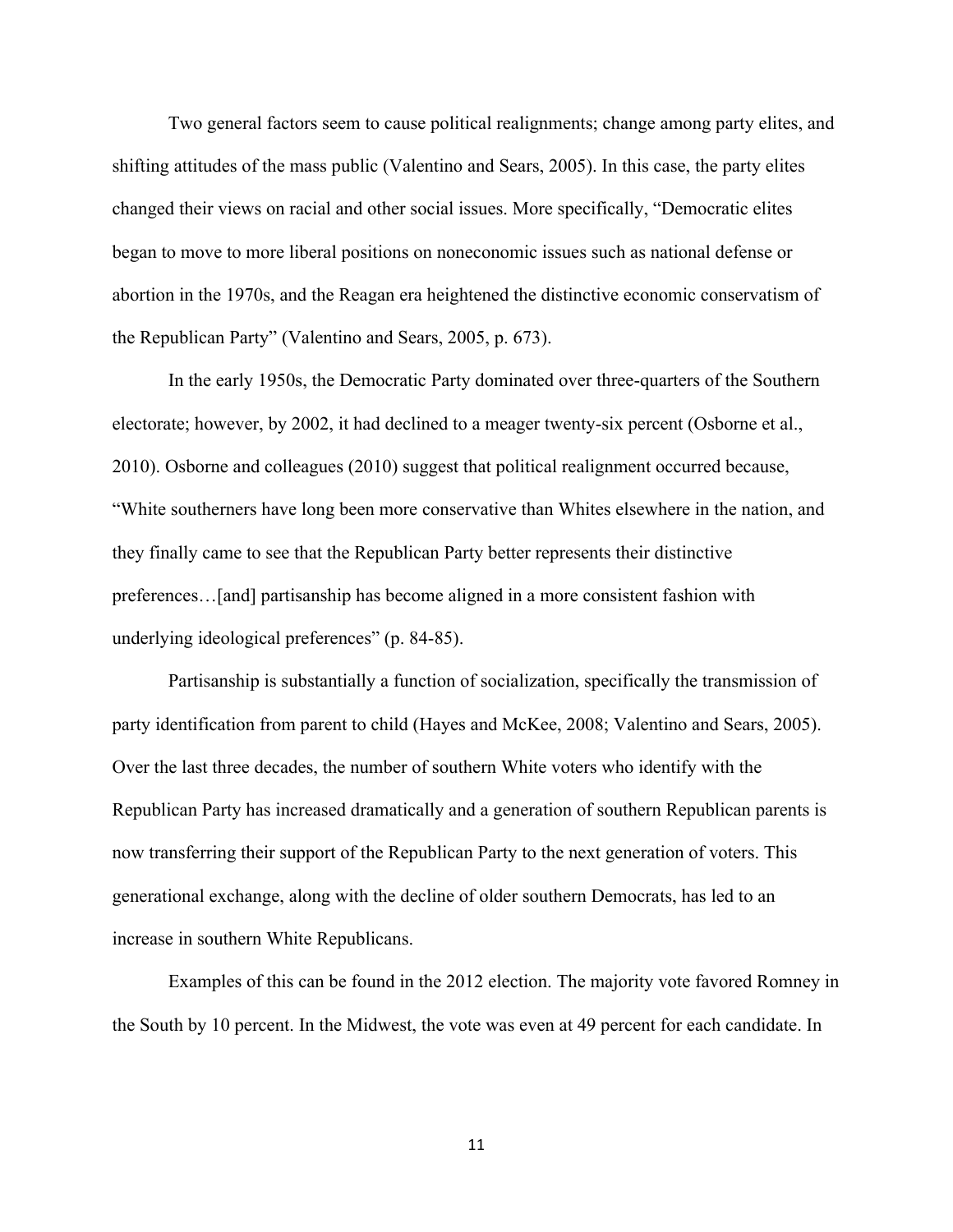the East and the West, Obama was favored by approximately 15 percent. The South was the only region with a majority vote for Romney.

When examining the voting patterns by region in the 2016 election, the results are very similar to the 2012 election. The South continued its majority vote for the republican candidate (53%). The Midwest increased its support for the republican candidate by 1 percent (50%). In the East and West, the democratic candidate continued to be favored by approximately 15 percent. The South maintains its high support for the Republican Party, with the Midwest slightly increasing its support for the party (Figure 5).

The results can be broken down further by age-groups and race for each region. In the 2008 election, all voters in the South who were aged 60 and older favored McCain at 62 percent, compared to 45 percent in the East, 46 percent in the Midwest, and 47 percent in the West (Binstock, 2009). In the 2012 election, Whites in the South were the only group overall to favor Romney (68% for those 18-29, 69% of the 30-44 year olds, 70% of the 45-64 age-group, and 72% of the 65+ age-group). In the other three regions, the White 18-29 year olds had a majority vote for Obama, and Whites in all of the other age-groups (except the 30-44 age-group in the West) favored Romney. The margins of difference in all of the age-groups in the three other regions was much smaller than in the South.

When examining the voting patterns in the 2016 election, the findings are comparable to the previous elections. Again, Whites in the South in all age-groups favored the Republican candidate, Trump, by large margins (55% for those 18-29, 65% of the 30-44 year olds, 74% of the 45-64 age-group, and 71% of the 65+ age-group). Whites in all the age-groups in the Midwest also favored Trump, but by a much smaller margin. This is, however, different from the 2012 election, where the 18-29 age-group had a majority vote for Obama (50%) versus only 42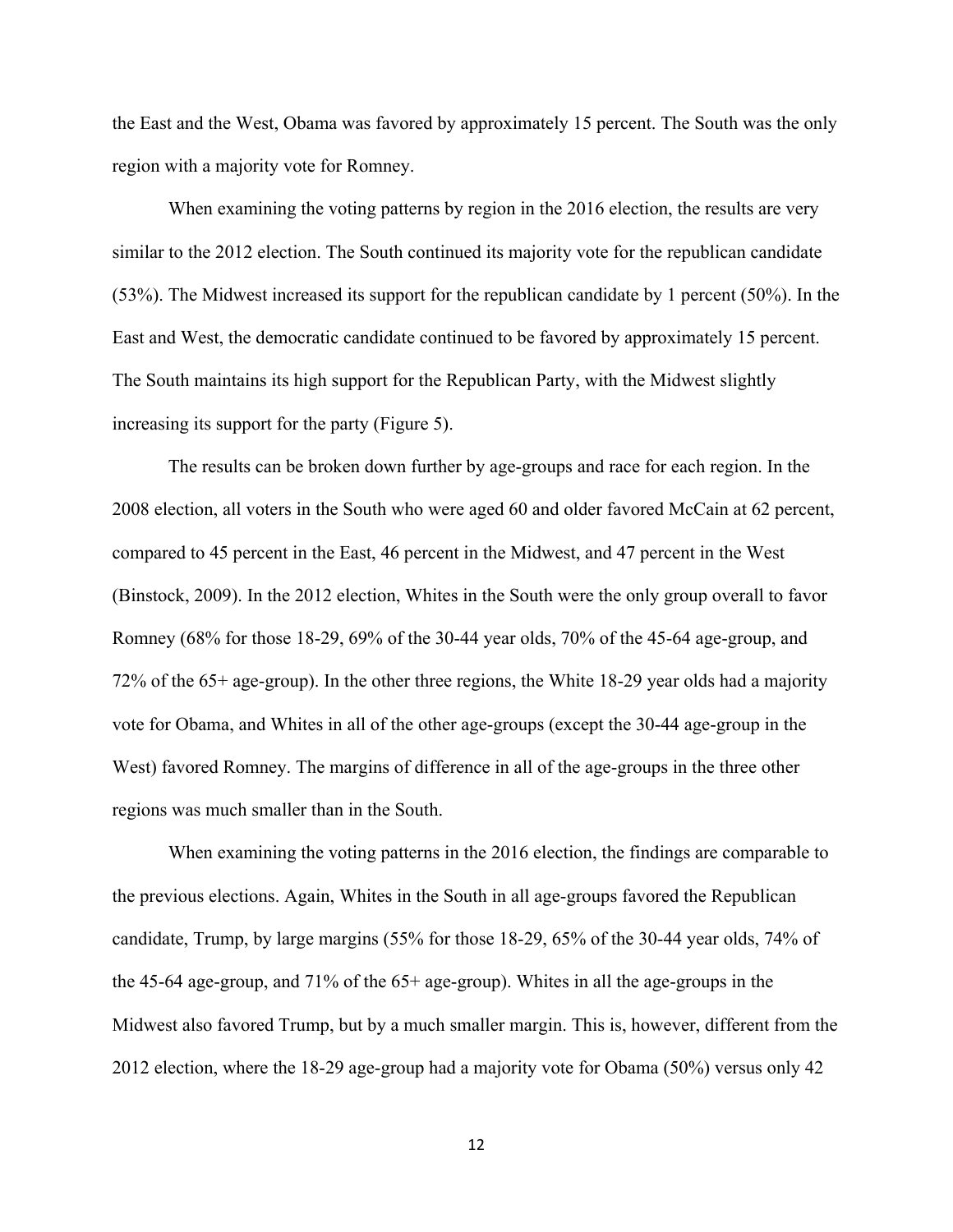percent for Clinton in 2016. This loss of support among younger voters for the Democratic candidate may have contributed substantially to Trumps win in Pennsylvania, Wisconsin, and Michigan (Figure 6A and 6B).

Based on the data from the 2008, 2012, and 2016 presidential elections, it appears that race/ethnicity and region, rather than age, were far more influential factors in shaping voting choices. Furthermore, the results from the 2012 and 2016 elections illustrate that the politics of the South continue to be exceptional as Whites voted overwhelmingly for Republican candidates, while the White vote in the rest of the country was split far more evenly between Democratic and Republican candidates in both elections.

#### **Methodological Limitations**

The authors acquired the data for this analysis directly from Edison Research and from other media publication websites. A major limitation to using this data is that it was aggregated by Edison Research and presented in crosstab format. With aggregated data, the researchers could not study the effects of variables at the individual subject level. Therefore, only limited results could be presented. In addition, without access to the individual data, multivariate analyses could not be included.

### **Discussion and Conclusion**

Binstock's studies of previous elections focused on age-group voting behaviors and attempted to explain the electoral factors that are likely to influence an individual's vote. In his study of the 2008 presidential election, he found voters partisan leanings, the candidates' contrasting ages and racial identities, and how the voters viewed the candidates' judgment and experience to be explanations for why older voter cohorts favored the Republican candidate.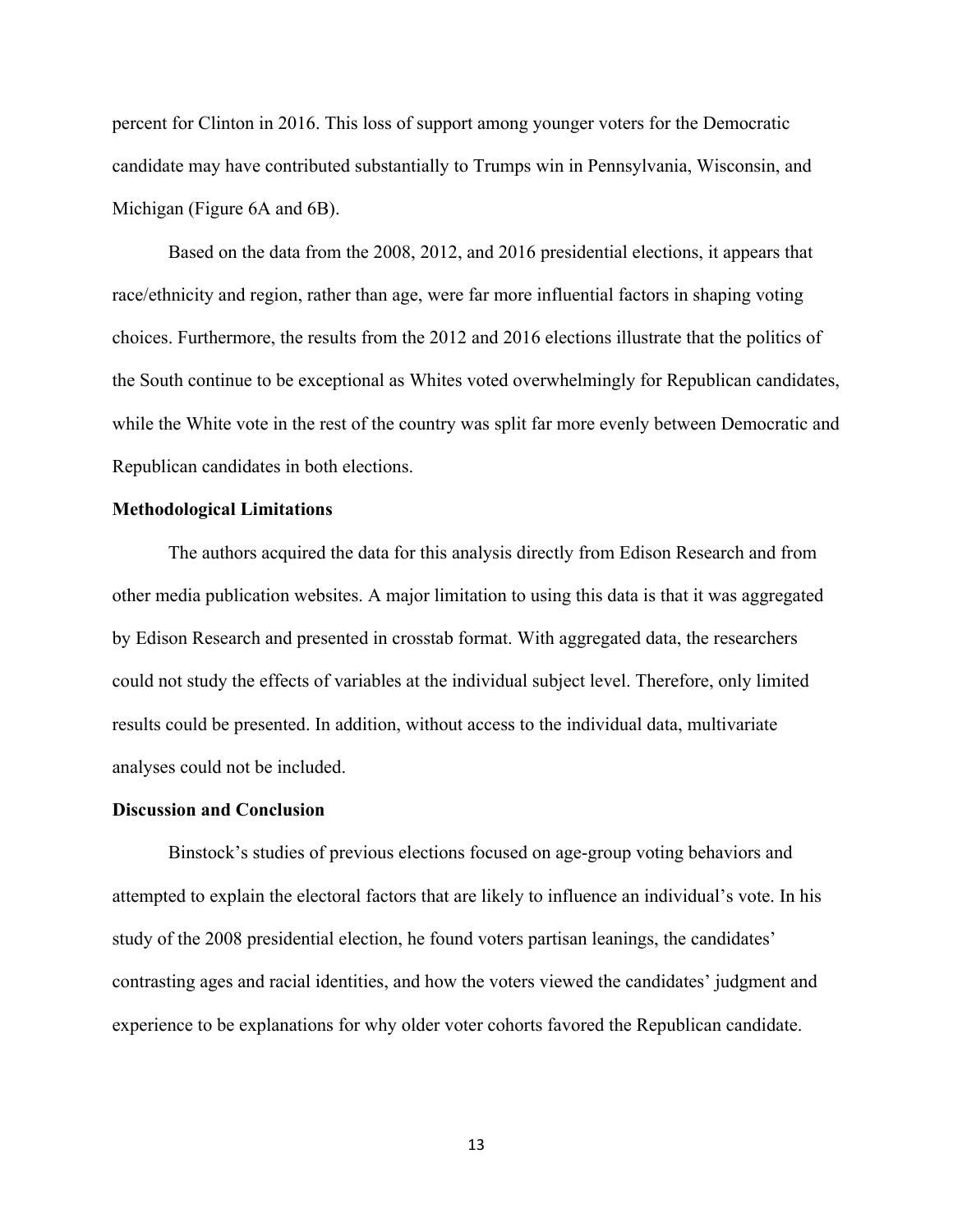Binstock's article on the 2010 midterm congressional election examined whether alleged threats to the Medicare program had an effect on older age-group bloc voting (Binstock, 2011). Binstock found that for the first time in four decades, there was evidence of an emerging old-age voting bloc and suggested that the older voters could be the key to the outcome of the 2012 election. However, Binstock's (2011) findings also revealed notable differences in the age-group data by race/ethnicity. He anticipated that "the contrasting racial identities of the two candidates might influence the voters" (p. 700). Although Binstock could not conclude that race was a factor in older persons voting choices, he did suggest that there might be a racial period effect when looking at regional data.

Continuing with essentially the same analytical parameters as Binstock's past studies, we examined the findings from the 2012 and 2016 exit poll data. These data suggest that partisan leaning, the candidates' contrasting racial identities, and candidate characteristics are all factors that influence an individual's vote.

As suggested by Binstock, we looked at the election results by region and found that the South was the only region with a large majority vote for Romney and Trump, which strongly indicates that the South continues to be politically exceptional. Race/ethnicity and region tend to be greater predictors of voting choices than age-groups with White voters in the southern, and some western, states overwhelmingly supporting Republican candidates at every level. This does not mean, however, that these margins could not be reduced in favor of Democratic candidates in future elections.

The policy issue that may prove critical in reducing the Republican advantage among older voters in the future is retirement security and the likelihood that Social Security, Medicare, and Medicaid will play an increasingly important role in supporting the economic well-being of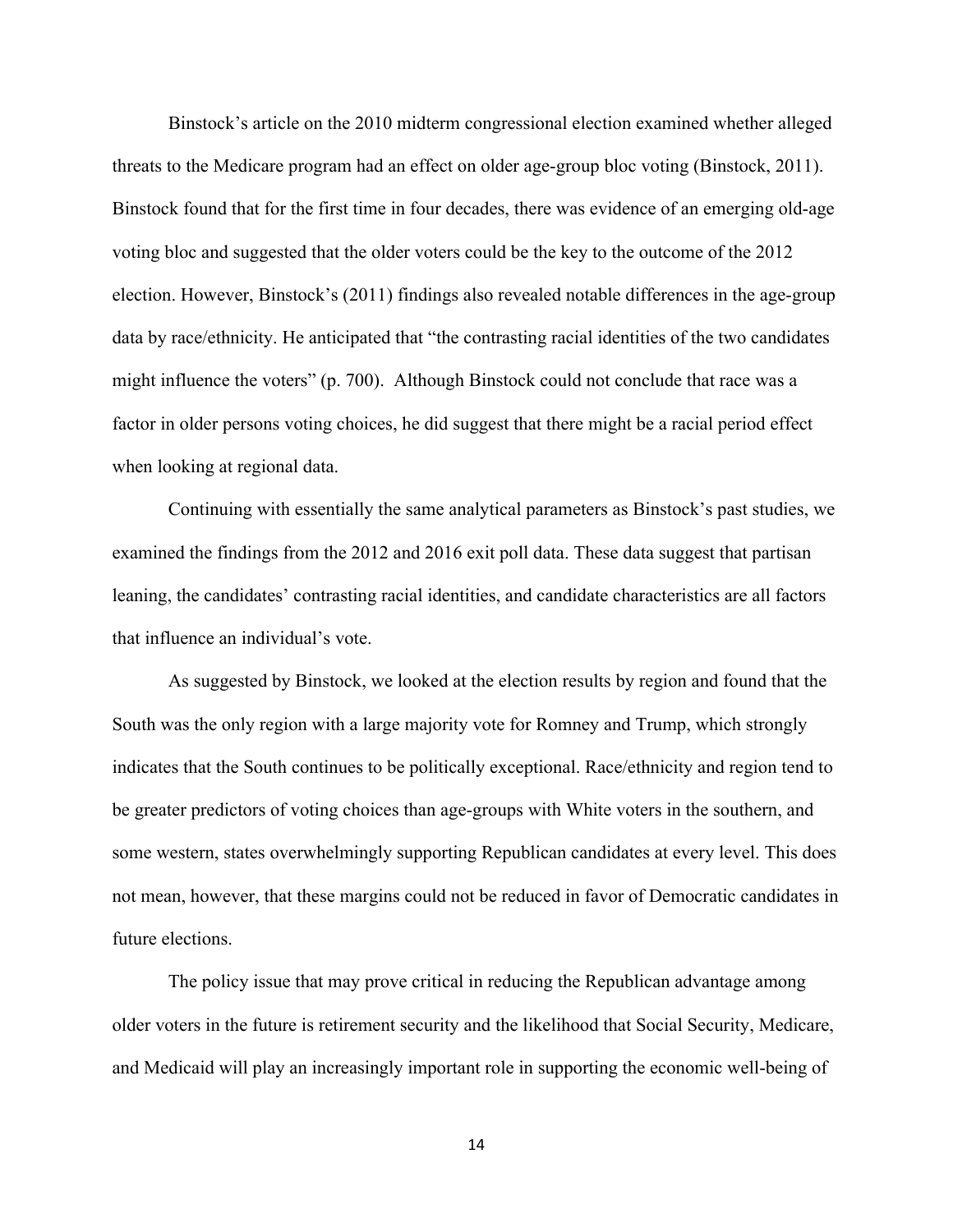future retirees. The data reported here and elsewhere would seem to indicate that Republican candidates have benefitted most from any concerns older voters may have regarding the current and future status of these programs, especially the potential impact of health care reform initiatives on Medicare.

The Obama Administration made it more complicated for Democratic candidates in the 2014 and 2016 elections to take this tack as aggressively as many would like, by supporting the chained Consumer Price Index (CPI) for determining the size of the annual cost of living adjustments. Use of the chained CPI would reduce the Cost-of-Living Adjustment (COLA) increases by a modest, but significant amount over time compared to the regular CPI, which has been used to determine COLA increases since 1973. Developments, however, since the 2016 election may enhance the Democrats ability to exploit their historical advantage on Social Security and Medicare, and possibly Medicaid as well. The Republicans, however, are likely to retain their edge among these voters in the absence of a concerted Democratic effort to make retirement security central to their campaign strategy in future elections.

The Republicans may be at a long-term electoral disadvantage in the face of major demographic changes over the next 20 to 30 years, but their advantage in most elections since 2004 among older voters could play a major role in keeping them competitive in state and national elections for some time to come. Younger and minority voters are increasingly important electoral groups, but the older voter population is also growing with the aging of the boomer population and their high level of participation in elections is not likely to decrease in the future. This Republican advantage, however, may now be vulnerable following the proposed Republican health care reform legislation, which included big cuts to Medicaid, the principle funder of long term care in the country, the Trump budget proposal for 2017-2018 with its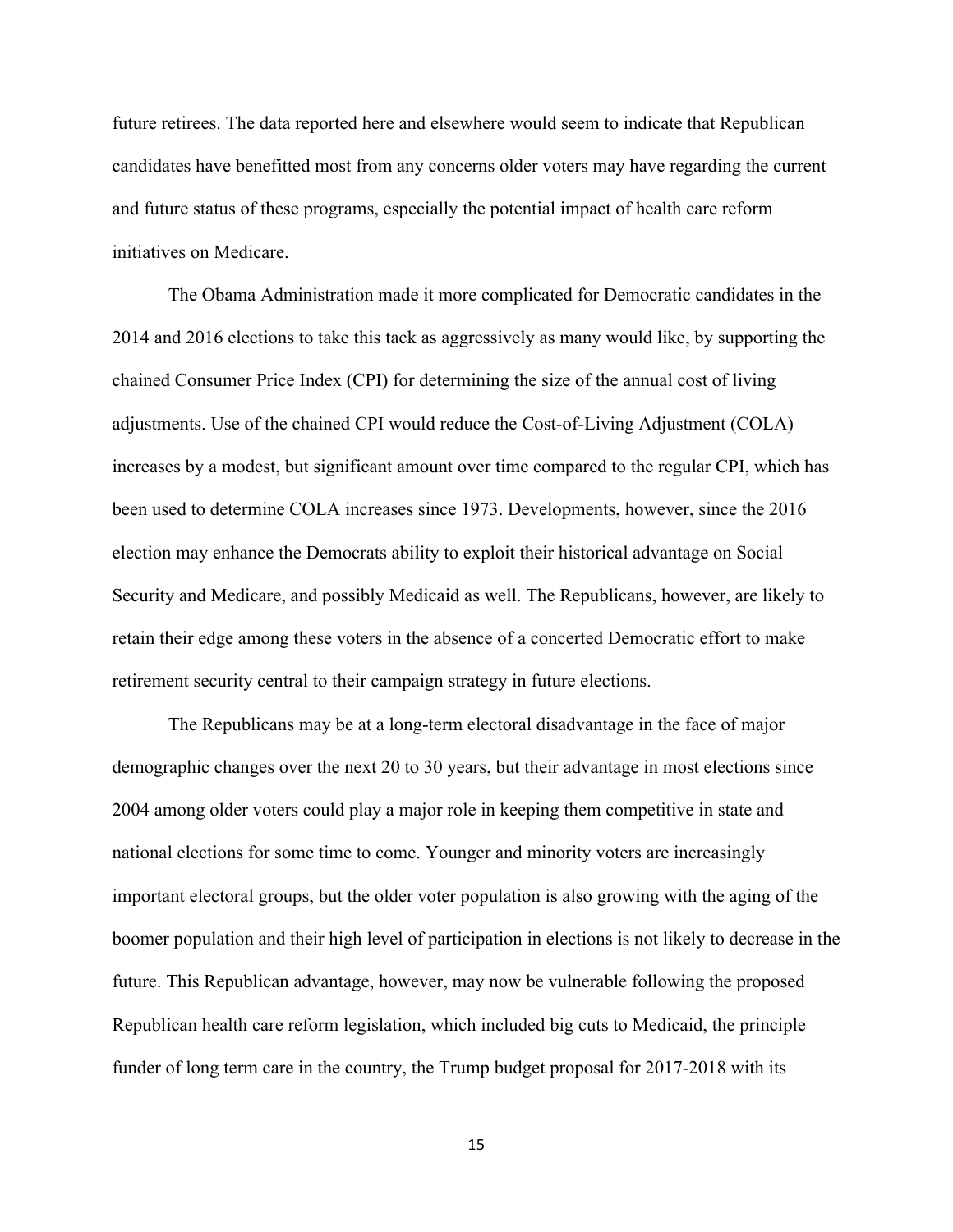recommendation to cut Medicaid further along with cuts to other social programs important to older people. The contest between the parties over retirement security and the future of Social Security, Medicare, and Medicaid are increasingly set to become more salient electoral issues in the future than they have been for decades. These economic issues could lead to the emergence of older voters as an interest driven "bloc" that Binstock found to be mostly mythical in his research, and one that favors Democratic candidates.

These issues could be especially decisive in the Midwest where the split in the vote between the parties has become relatively even over the last several election cycles and where Trump was able to very narrowly win in three states that had voted for Obama in 2008 and 2012 giving him his Electoral College margin of victory. The paper thin margins in Wisconsin and Michigan likely came from White voters without a college degree who voted for Obama previously and could potentially be enticed back to the Democratic Party ranks by a clear economic policy message that includes a strong commitment to retirement security based on unwavering support for, and possible enhancements of social security, Medicare, and Medicaid (Global Strategy Group and Yang, 2017).

Such a message would not necessarily be narrowly designed to appeal to white working class voters experiencing economic anxiety after decades of declining economic prospects. An economic message that includes retirement security enhancement proposals and a broader focus on initiatives to bolster the health, education, and housing prospects of the non-college degree population, would potentially appeal strongly to minority voters, most of whom are working class or precariously middle class (Levison, 2017). This kind of economic message may not be sufficient to overcome cultural factors, including racism and sexism, among working class voters and other whites, but it is probably the best and most constructive strategy for Democratic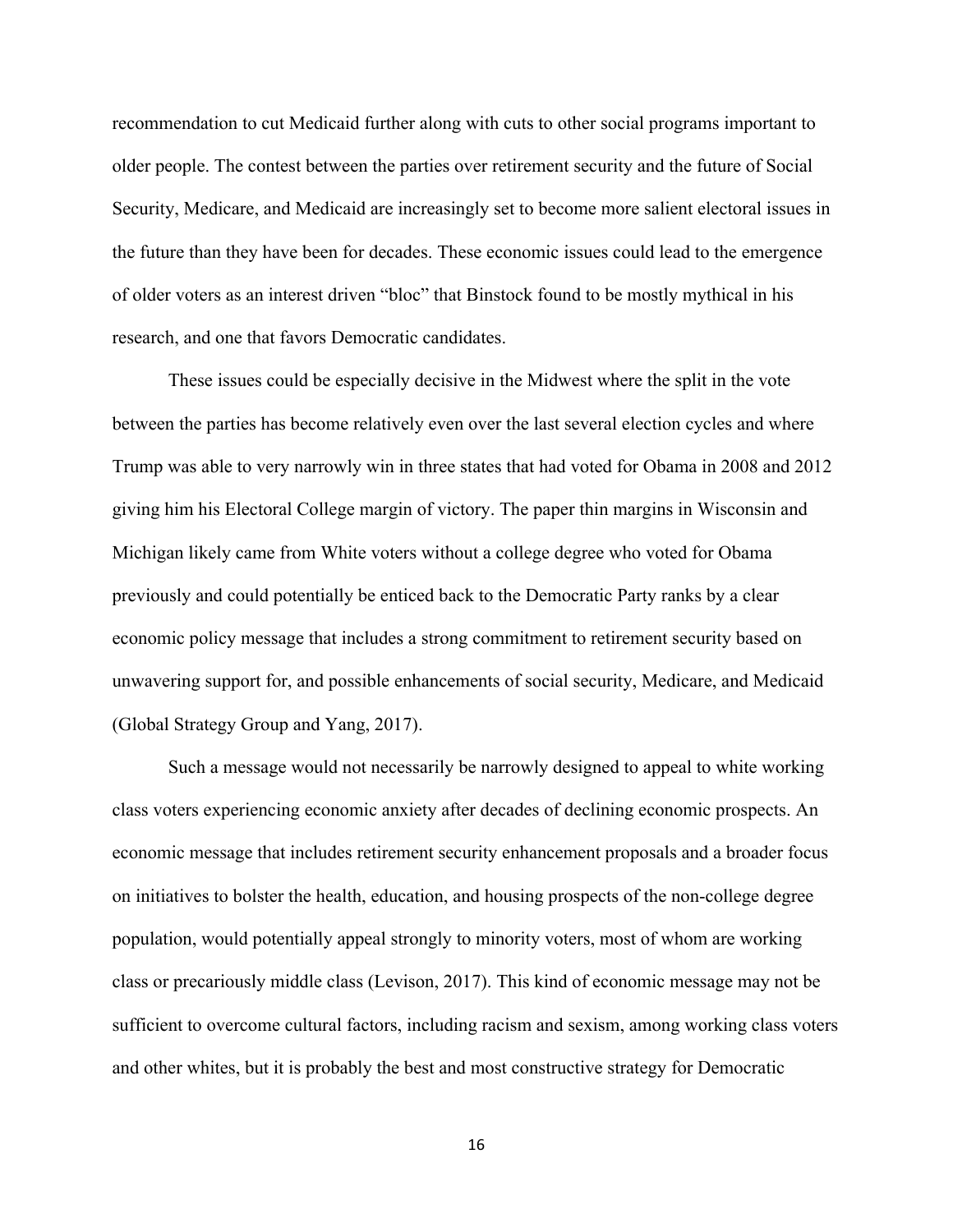candidates in future elections (Hudak, 2016). Older voters are likely to be increasingly open to economic messages as they approach retirement with declining retirement wealth resources and experience increasing concern for the life chances, including retirement security, of their own children (Munnell, Hou, and Webb, 2016).

Cultural factors will continue to be important in elections, especially in the South where voting is alarmingly polarized along racial lines. It also seems, however, that economic unease among working and middle class voters will likely increase in the future if chronically slow growth since the 2001 Recession, wage stagnation, increasing inequality, and growing education debt continue along their current course. In the absence of an economic message that is clearly responsive to these economic realities, more working and middle class voters could become supporters of President Trump and other right wing populist candidates (Hurst, 2017).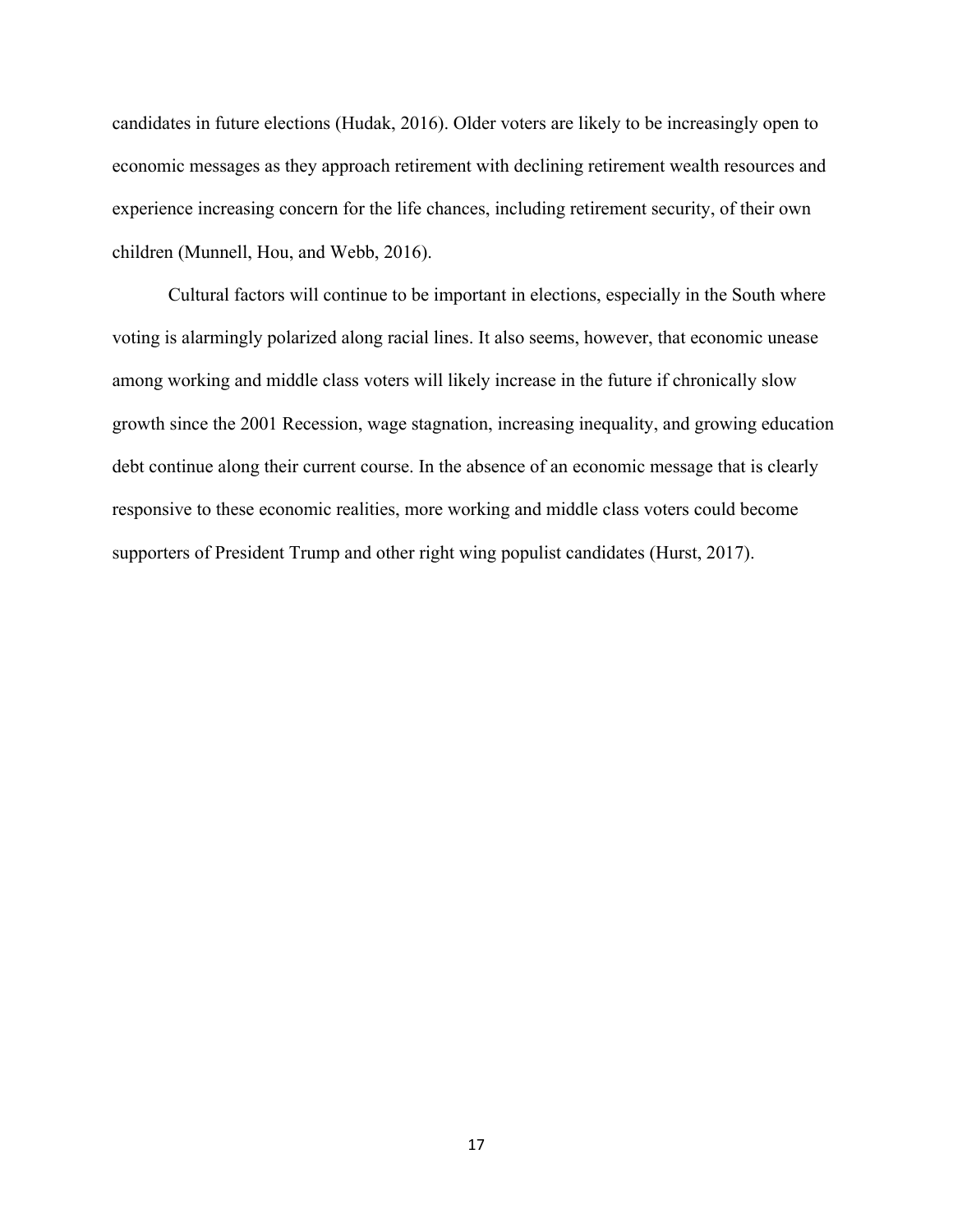### **References**

Aistrup, J. (2010). Southern political exceptionalism? Presidential voting in the South and non-South. *Social Science Quarterly*, 91(4), 906-927.

Binstock, R. (2009). Older voters and the 2008 election. *The Gerontologist*, 49(5), 697-701.

- -----. (2011). Older voters and the 2010 U.S. election: Implications for 2012 and beyond. *The Gerontologist*, 52(3), 408-417.
- Campbell, A. (2003). *How Policies Make Citizens: Senior Political Activism and the American Welfare State.* Princeton, NJ: Princeton University Press.
- Edison Research. (2012). *Edison's Exit Poll Data for 2012*. Received from M. Meyn of Edison Research, via e-mail attachment.
- Global Strategy Group, and Yang, G. (2017). Post-Election Research: Persuadable and Drop-off Voters. *Priorities USA*. Retrieved from https://www.washingtonpost.com/r/2010- 2019/WashingtonPost/2017/05/01/Editorial-Opinion/Graphics/Postelection\_Research\_Deck.pdf
- Hayes, D., & McKee, S. (2008). Toward a one-party South? *American Politics Research*, 36(1), 3-32.
- Hudak, J. (2016). A reality check on 2016's economically marginalized. Retrieved from https://www.brookings.edu/blog/fixgov/2016/11/16/economic-marginalization-realitycheck/
- Hurst, A. (2017). Have We Been Had? Why talking about the working-class vote for Trump hurts us. Retrieved from https://workingclassstudies.wordpress.com/2017/06/12/have-webeen-had-why-talking-about-the-working-class-vote-for-trump-hurts-us/

Key, V.O. Jr. (1949). *Southern Politics in the State and Nation*. New York: Knopf.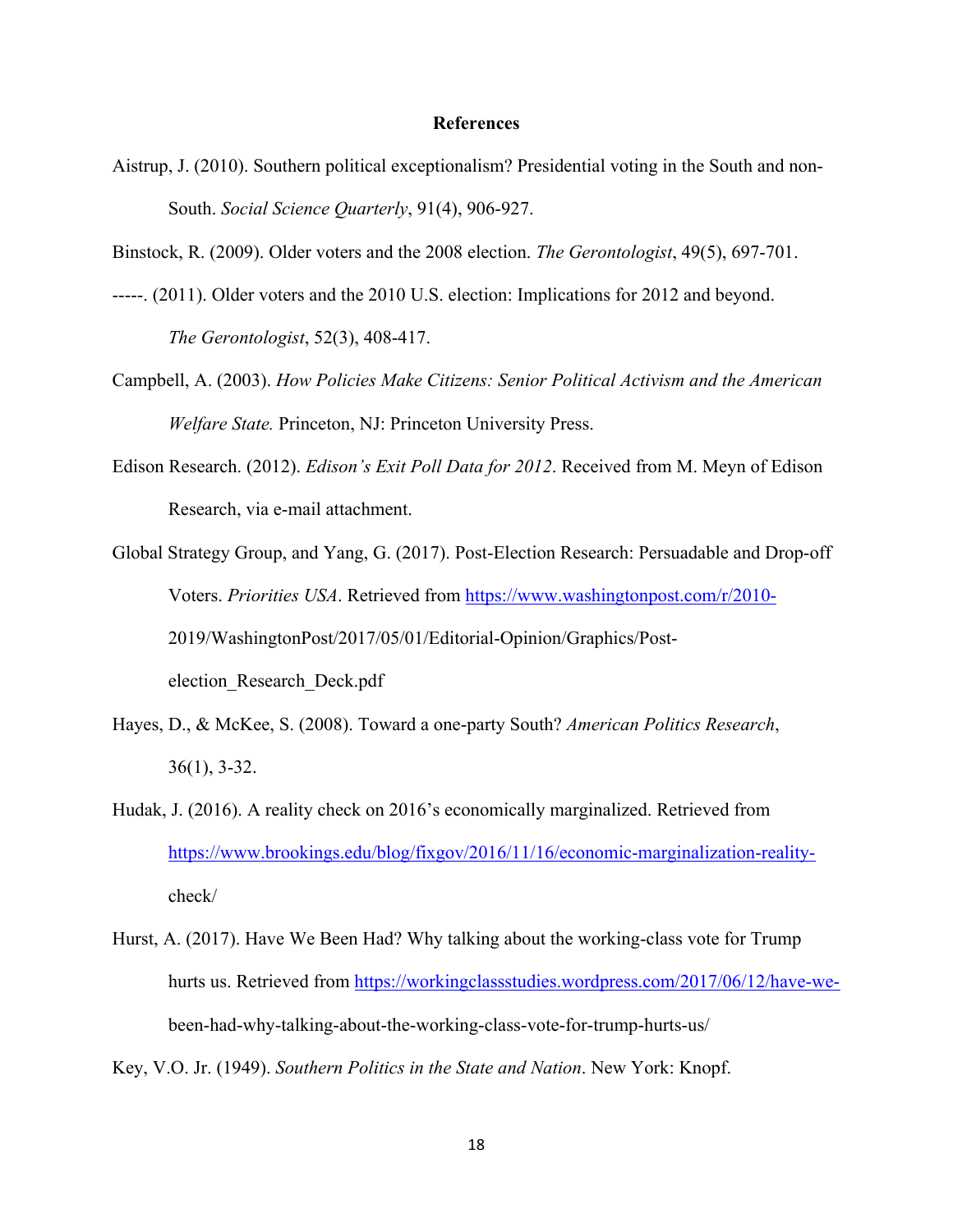- Levison, A. (2016). No, Donald Trump is not winning the white working class. Here's what's really going on. *A Journal of Public Opinion & Political Strategy*. Retrieved from http://www.thedemocraticstrategist.org/\_memos/tds\_SM\_Levison\_Trump\_not\_winning vf.pdf
- Lewis-Beck, Jacoby, W., Norpoth, H., & Weisberg, H. (2008). *The American voter revisited*. Ann Arbor: University of Michigan Press.
- Munnell, A., Hou, W., and Webb, A. (2014). NRRI update shows half still falling short. *Center for Retirement Research at Boston College*. Issue Brief. December, 14-20.
- NBC News. (2012). *Presidential Election Results*. Retrieved from http://elections.nbcnews.com/ns/politics/2012/all/president/#.UUi8xzccMm1
- Osborne, D., Sears, D., & Valentino, N. (2011). The end of the solidly democratic South: The impressionable-years hypothesis. *Political Psychology*, 32(1), 81-107.
- Pruchno, R. (2012). Not your mother's old age: Baby Boomers at age 65. *The Gerontologist*, 52(2), 149-152.
- Rhodebeck, L. (1993). The Politics of Greed? Political Preference among the Elderly. *Journal of Politics,* 55, 342-64*.*
- Shafer, B., & Johnston, R. (2006). *The end of southern exceptionalism: Race, class, and partisan change in the postwar South*. Cambridge, MA: Harvard University Press.
- Stone, R., & Barbarotta, L. (2011). Caring for an aging America in the twenty-first century. *Generations, Journal of the American Society on Aging*, 34(4), 5-10.

Thurow, L. C. (1996). The birth of a revolutionary class. *New York Times Magazine*, *19*, 46–47.

Valentino, N., & Sears, D. (2005). Old times they are not forgotten: Race and partisan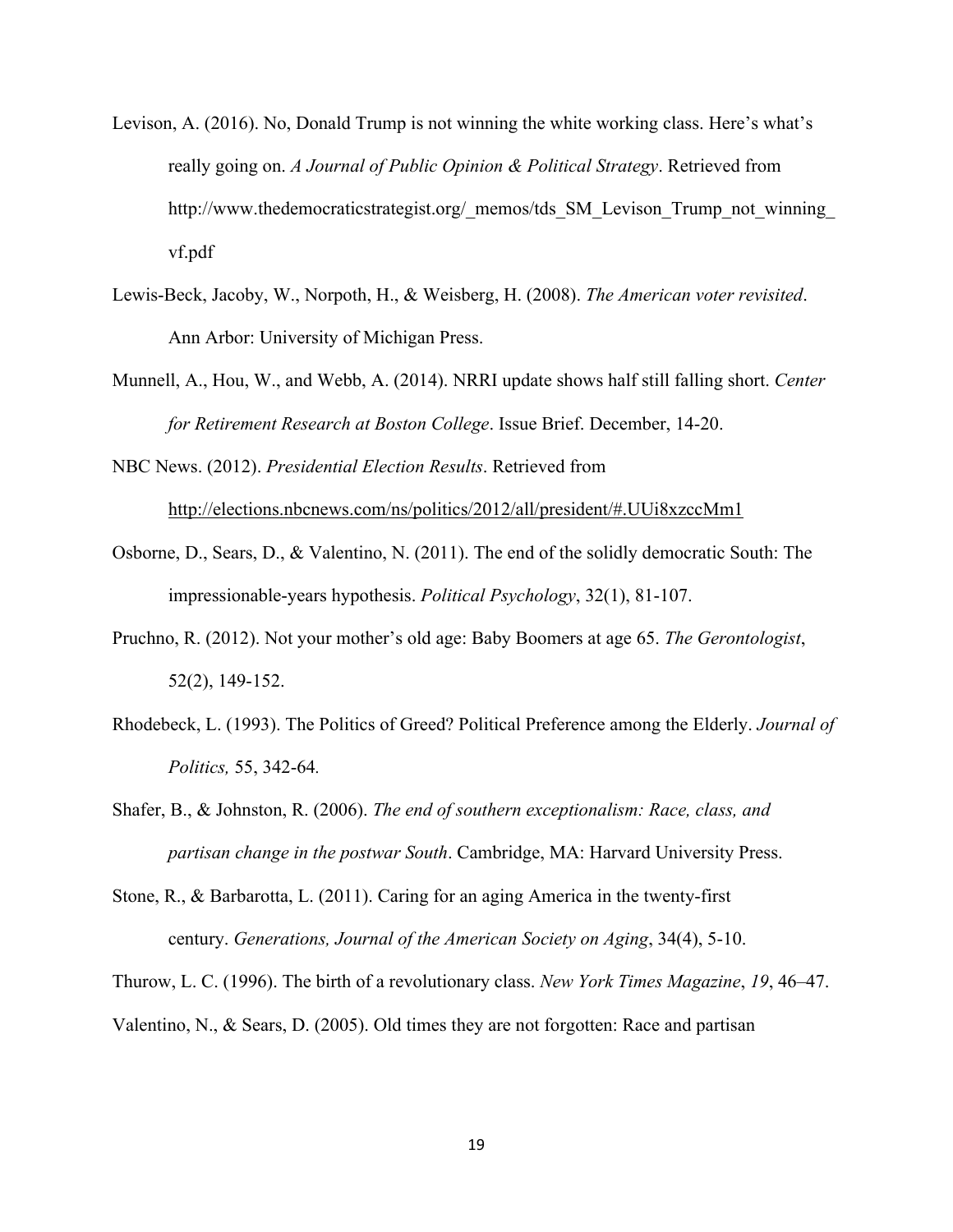realignment in the contemporary South. *American Journal of Political Science*, 49(3),

672-688.



Source - Edison/Mitofsky (2012, 2016)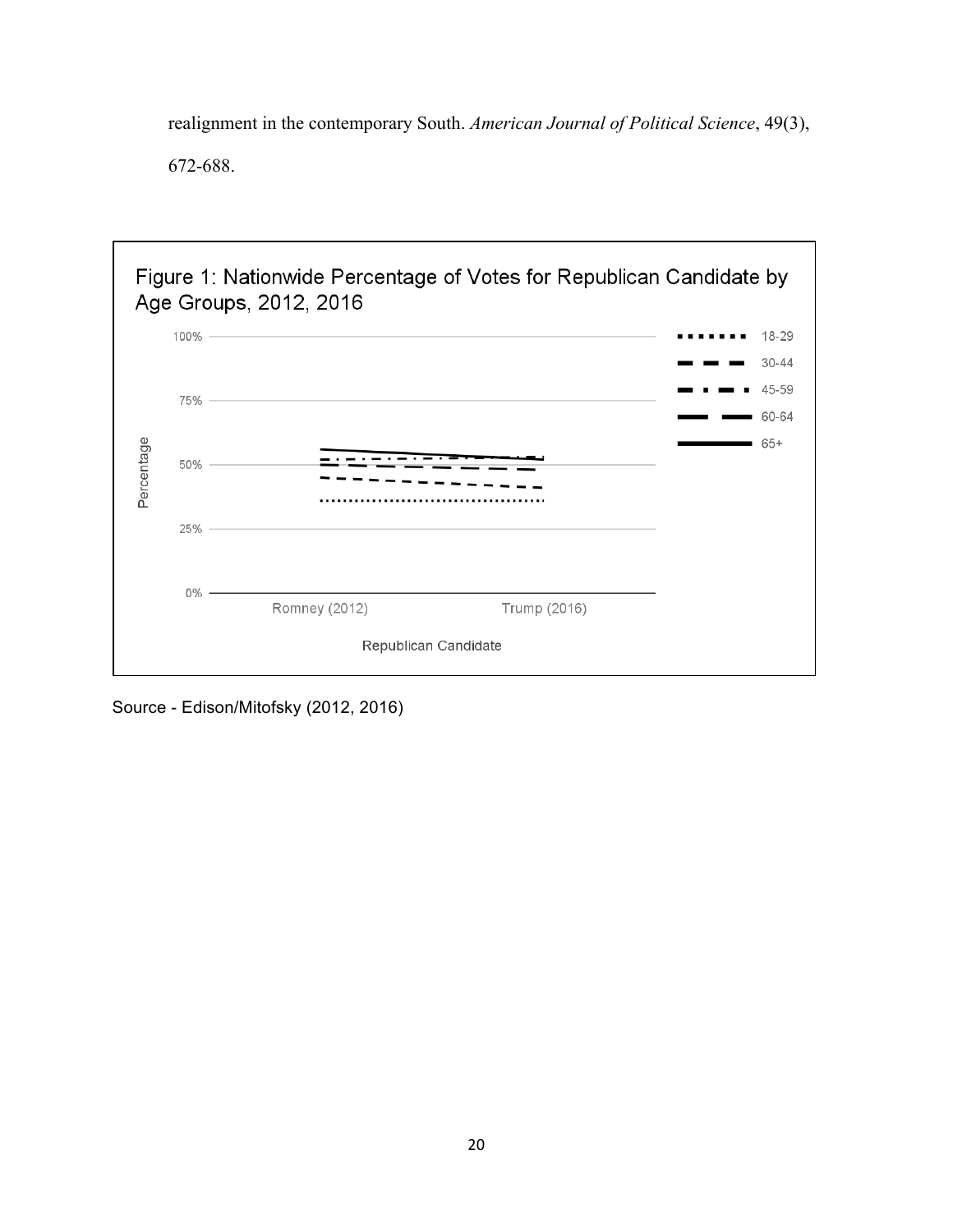

Source - Edison/Mitofsky (2016)



Source - Edison/Mitofsky (2012, 2016)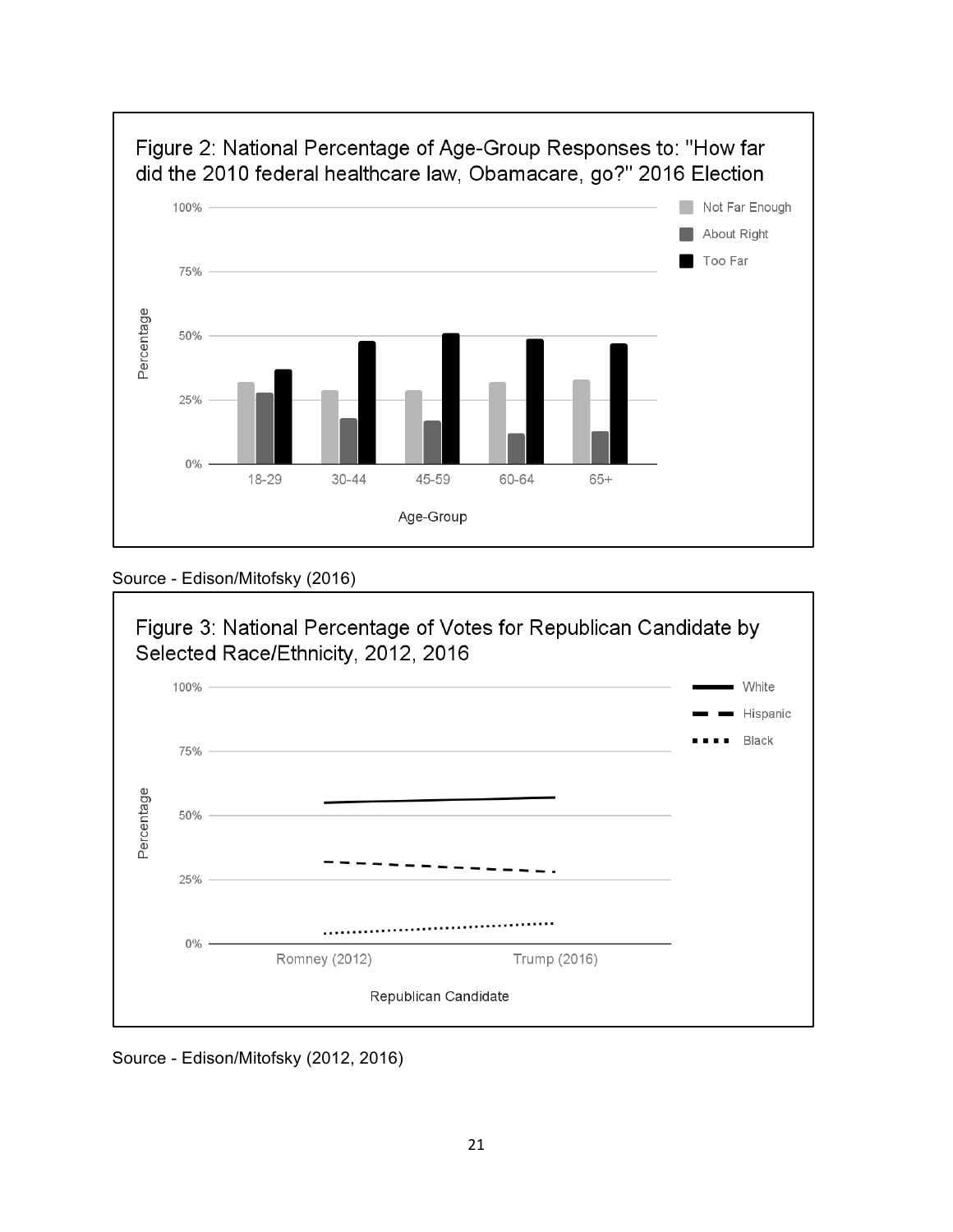

Source - Edison/Mitofsky (2012, 2016), Binstock (2009)



Source - Edison/Mitofsky (2012, 2016)